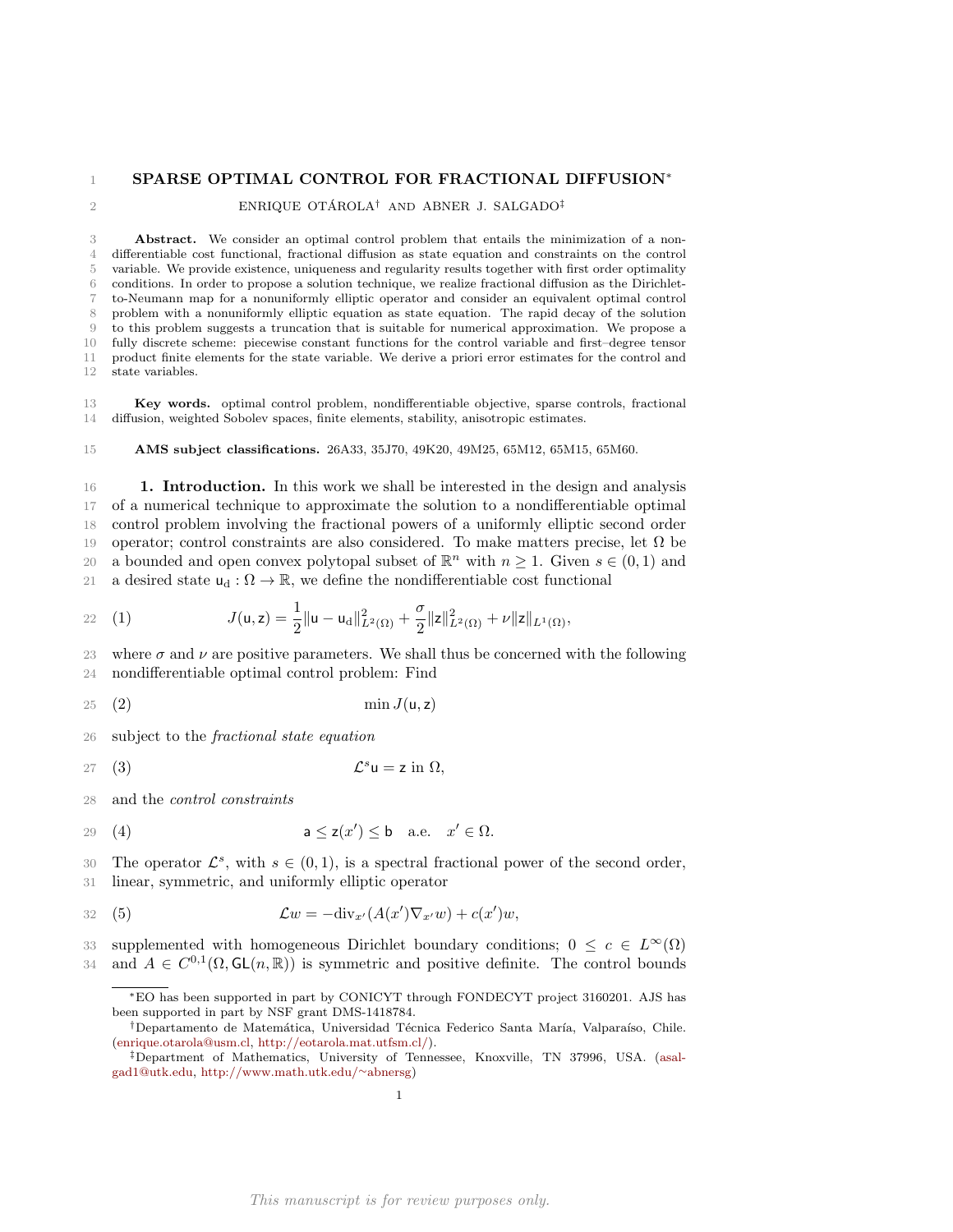35 a,  $\mathbf{b} \in \mathbb{R}$  and, since we are interested in the nondifferentiable scenario, we assume that 36  $a < 0 < b$  [\[11,](#page-16-0) Remark 2.1].

 $37$  The design of numerical techniques for the optimal control problem  $(2)-(4)$  $(2)-(4)$  is 38 mainly motivated by the following considerations:

- 39 Fractional diffusion has recently become of great interest in the applied sciences and 40 engineering: practitioners claim that it seems to better describe many processes. 41 For instance, mechanics [\[3\]](#page-16-1), biophysics [\[6\]](#page-16-2), turbulence [\[12\]](#page-17-0), image processing [\[18\]](#page-17-1), 42 nonlocal electrostatics [\[20\]](#page-17-2) and finance [\[23\]](#page-17-3). It is then natural the interest in efficient 43 approximation schemes for problems that arise in these areas and their control.
- 44 The objective functional J contains an  $L^1(\Omega)$ -control cost term that leads to 45 sparsely supported optimal controls; a desirable feature, for instance, in the op-46 timal placement of discrete actuators [\[31\]](#page-17-4). This term is also relevant in settings 47 where the control cost is a linear function of its magnitude [\[36\]](#page-18-0).

 We must immediately comment that in this manuscript we will adopt the spec-49 tral definition for the fractional powers of the operator  $\mathcal{L}$ ; see equation [\(8\)](#page-3-0) below. This definition and the one based on the well–known point–wise integral formula [\[22,](#page-17-5) Section 1.1] do not coincide. In fact, as shown in [\[26\]](#page-17-6), their difference is positive and positivity preserving. The study of solution techniques for problems involving both approaches to fractional diffusion is a relatively new but rapidly growing area of research, and thus it is impossible to provide a complete overview of the available results and limitations. We restrict ourselves to referring the interested reader to [\[5\]](#page-16-3) for an up–to–date survey.

57 An essential difficulty in the analysis of [\(3\)](#page-0-2) and in the study of numerical tech-58 niques to approximate the solution to this problem is that  $\mathcal{L}^s$  is a nonlocal operator 59 [\[8,](#page-16-4) [9,](#page-16-5) [27,](#page-17-7) [32\]](#page-17-8). A possible approach to this issue is given by the extension of Caffarelli 60 and Silvestre in  $\mathbb{R}^n$  [\[8\]](#page-16-4) and its extensions to bounded domains by Cabré and Tan [\[7\]](#page-16-6) 61 and Stinga and Torrea [\[32\]](#page-17-8); see also [\[9\]](#page-16-5). Fractional powers of  $\mathcal L$  can be realized as an 62 operator that maps a Dirichlet boundary condition to a Neumann condition via an 63 extension problem on the semi–infinite cylinder  $\mathcal{C} = \Omega \times (0, \infty)$ . Therefore, we shall 64 use this extension result to rewrite the fractional state equation [\(3\)](#page-0-2) as follows:

<span id="page-1-0"></span>65 (6) 
$$
-\operatorname{div}(y^{\alpha}\mathbf{A}\nabla\mathcal{U}) + y^{\alpha}c\mathcal{U} = 0
$$
 in  $\mathcal{C}$ ,  $\mathcal{U} = 0$  on  $\partial_{L}\mathcal{C}$ ,  $\frac{\partial\mathcal{U}}{\partial\nu^{\alpha}} = d_{s}\mathbf{z}$  on  $\Omega \times \{0\}$ ,

66 where  $\partial_L C = \partial \Omega \times [0, \infty)$  is the lateral boundary of  $C, \alpha = 1 - 2s \in (-1, 1), d_s =$ 67  $2^{\alpha}\Gamma(1-s)/\Gamma(s)$  and the conormal exterior derivative of  $\mathcal{U}$  at  $\Omega \times \{0\}$  is

$$
\frac{\partial \mathscr{U}}{\partial \nu^{\alpha}} = -\lim_{y \to 0^+} y^{\alpha} \mathscr{U}_y;
$$

69 the limit being understood in the distributional sense [\[8,](#page-16-4) [9,](#page-16-5) [32\]](#page-17-8). Finally, the matrix 70  $\mathbf{A} \in C^{0,1}(\mathcal{C}, GL(n+1,\mathbb{R}))$  is defined by  $\mathbf{A}(x', y) = \text{diag}\{A(x'), 1\}$ . We will call y 71 the extended variable and the dimension  $n + 1$  in  $\mathbb{R}^{n+1}_+$  the extended dimension of 72 problem [\(6\)](#page-1-0). As noted in [\[8,](#page-16-4) [9,](#page-16-5) [32\]](#page-17-8),  $\mathcal{L}^s$  and the Dirichlet-to-Neumann operator of (6) 73 are related by

$$
d_s \mathcal{L}^s \mathsf{u} = \partial_\nu^\alpha \mathscr{U} \quad \text{in } \Omega \times \{0\}.
$$

 The analysis of optimal control problems involving a functional that contains an  $L^1(\Omega)$ –control cost term has been previously considered in a number of works. The article [\[31\]](#page-17-4) appears to be the first to provide an analysis when the state equation is a linear elliptic PDE: the author utilizes a regularization technique that involves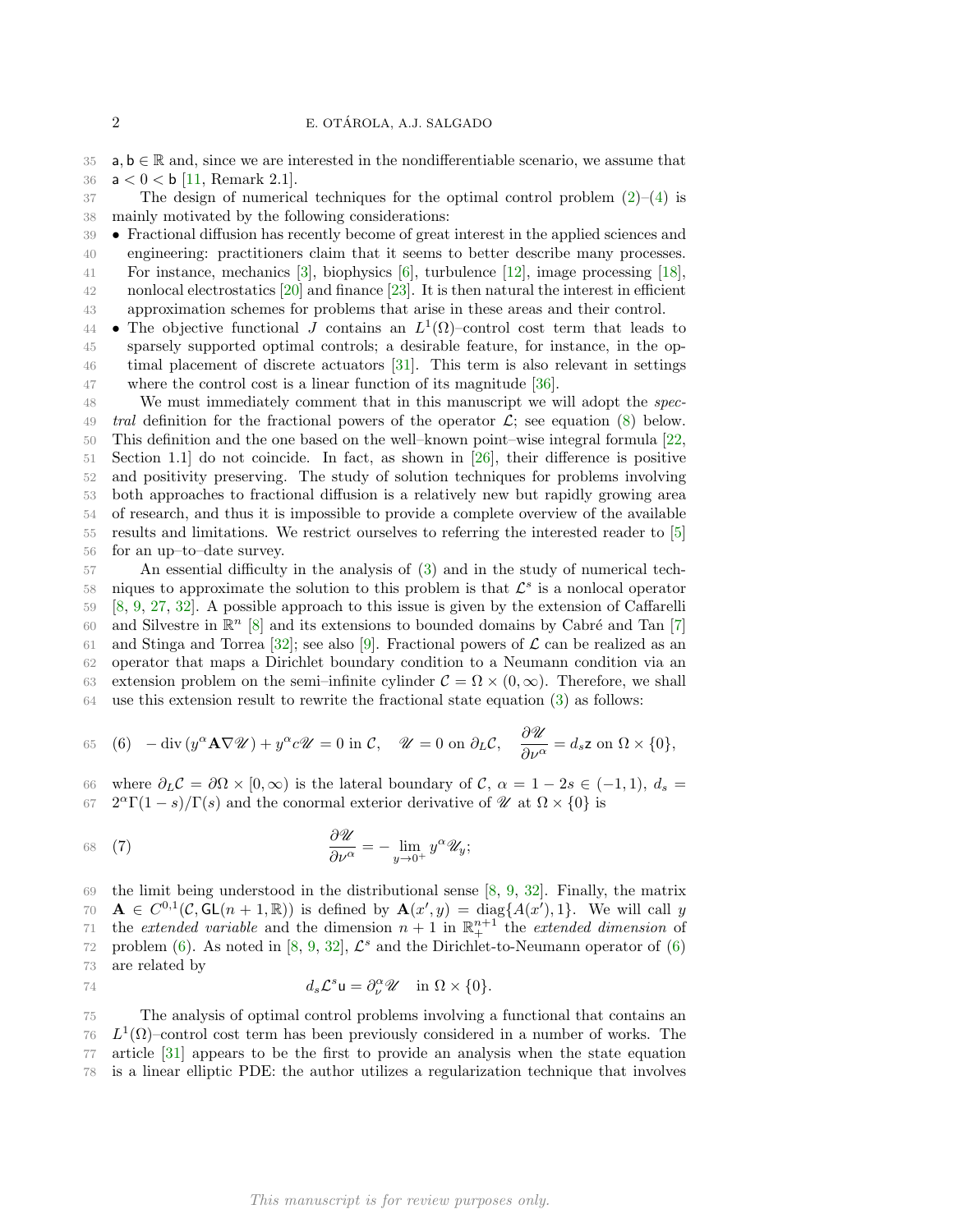## SPARSE CONTROL 3

79 an  $L^2(\Omega)$ –control cost term, analyzes optimality conditions, and studies the conver- gence properties of a proposed semismooth Newton method. These results were later extended in [\[37\]](#page-18-1), where the authors obtain rates of convergence with respect to a regularization parameter. Subsequently, in [\[11\]](#page-16-0), the authors consider a semilinear elliptic PDE as state equation and analyze second order optimality conditions. Si- multaneously, the numerical analysis based on finite element techniques has also been developed in the literature. We refer the reader to [\[37\]](#page-18-1), where the state equation is a linear elliptic PDE and to [\[10,](#page-16-7) [11\]](#page-16-0) for extensions to the semilinear case. The common feature in these references, is that, in contrast to [\(3\)](#page-0-2), the state equation is local. To the best of our knowledge, this is the first work addressing the analisys and numerical 89 approximation of  $(2)–(4)$  $(2)–(4)$ .

90 The main contribution of this work is the design and analysis of a solution tech-91 nique for the *fractional optimal control problem*  $(2)-(4)$  $(2)-(4)$  $(2)-(4)$ . We overcome the nonlocality 92 of  $\mathcal{L}^s$  by using the extension [\(6\)](#page-1-0): we realize the state equation [\(3\)](#page-0-2) by (6), so that 93 our problem can be equivalently written as: Minimize  $J(\mathscr{U}|_{y=0}, z)$  subject to the ex-94 tended state equation [\(6\)](#page-1-0) and the control constraints [\(4\)](#page-0-1); the extended optimal control 95 problem. We thus follow  $\left[1, 2\right]$  and propose the following strategy to solve our original 96 control problem  $(2)$ – $(4)$ : given a desired state  $u_d$ , employ the finite element techniques 97 of [\[27\]](#page-17-7) and solve the equivalent optimal control problem. This yields an optimal con-98 trol  $\mathsf{z}: \Omega \to \mathbb{R}$  and an optimal extended state  $\mathscr{U}: \mathcal{C} \to \mathbb{R}$ . Setting  $\mathsf{u}(x') = \mathscr{U}(x', 0)$ 99 for all  $x' \in \Omega$ , we obtain the optimal pair  $(u, z)$  that solves  $(2)-(4)$  $(2)-(4)$ .

 The outline of this paper is as follows. In section [2](#page-2-0) we introduce notation, define fractional powers of elliptic operators via spectral theory, introduce the functional framework that is suitable to analyze problems [\(3\)](#page-0-2) and [\(6\)](#page-1-0) and recall elements from convex analysis. In section [3,](#page-4-0) we study the fractional optimal control problem. We derive existence and uniqueness results together with first order necessary and suf- ficient optimality conditions. In addition, we study the regularity properties of the optimal variables. In section [4](#page-7-0) we analyze the extended optimal control problem. We begin with the numerical analysis for our optimal control problem in section [5,](#page-8-0) where we introduce a truncated problem and derive approximation properties of its solution. Section [6](#page-10-0) is devoted to the design and analysis of a numerical scheme to approximate 110 the solution to the control problem  $(2)$ – $(4)$ : we derive a priori error estimates for the optimal control variable and the state.

<span id="page-2-0"></span>**2. Notation and Preliminaries.** In this work  $\Omega$  is a bounded and open convex 113 polytopal subset of  $\mathbb{R}^n$  ( $n \geq 1$ ) with boundary  $\partial \Omega$ . The difficulties inherent to curved boundaries could be handled with the arguments developed in [\[29\]](#page-17-9) but this would only introduce unnecessary complications of a technical nature.

116 We follow the notation of [\[1,](#page-16-8) [27\]](#page-17-7) and define the semi–infinite cylinder with base 117  $\Omega$  and its lateral boundary, respectively, by  $\mathcal{C} = \Omega \times (0, \infty)$  and  $\partial_L \mathcal{C} = \partial \Omega \times [0, \infty)$ . 118 For  $\gamma > 0$ , we define the truncated cylinder  $\mathcal{C}_{\gamma} = \Omega \times (0, \gamma)$  and  $\partial_L \mathcal{C}_{\gamma}$  accordingly.

119 Throughout this manuscript we will be dealing with objects defined on  $\mathbb{R}^n$  and 120  $\mathbb{R}^{n+1}$ . It will thus be important to distinguish the extended  $(n+1)$ -dimension, which 121 will play a special role in the analysis. We denote a vector  $x \in \mathbb{R}^{n+1}$  by  $x = (x', y)$ 122 with  $x' \in \mathbb{R}^n$  and  $y \in \mathbb{R}$ .

123 In what follows the relation  $A \lesssim B$  means that  $A \leq cB$  for a nonessential constant 124 whose value might change at each occurrence.

<span id="page-2-1"></span>125 2.1. Fractional powers of second order elliptic operators. We proceed to 126 briefly review the spectral definition of the fractional powers of the second order elliptic 127 operator  $\mathcal{L}$ , defined in [\(5\)](#page-0-3). To accomplish this task we invoke the spectral theory for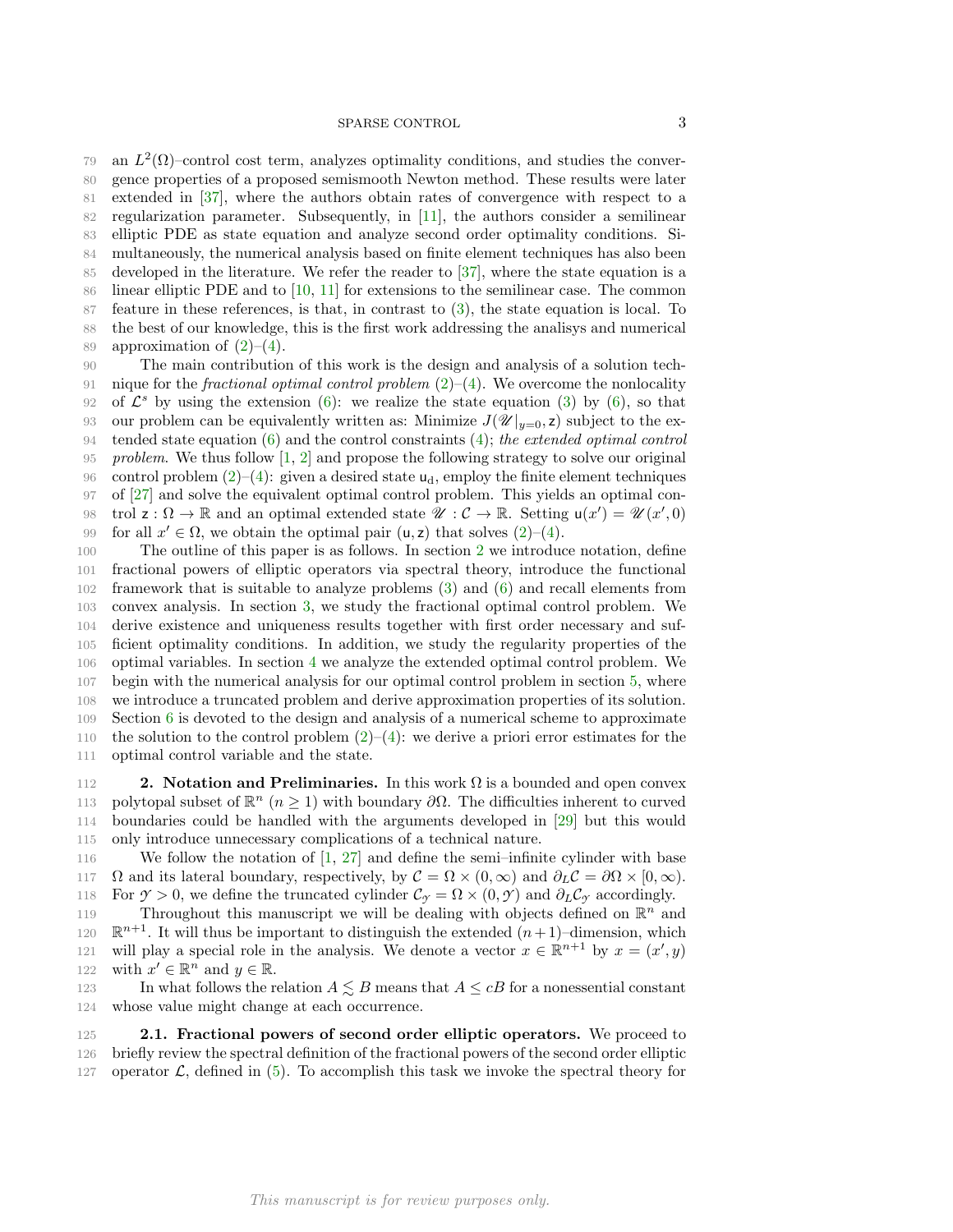128 L, which yields the existence of a countable collection of eigenpairs  $\{(\lambda_k, \varphi_k)\}_{k\in\mathbb{N}}\subset$ 129  $\mathbb{R}_+ \times H_0^1(\Omega)$  such that

130 
$$
\mathcal{L}\varphi_k = \lambda_k \varphi_k \text{ in } \Omega, \qquad \varphi_k = 0 \text{ on } \partial\Omega, \qquad k \in \mathbb{N}.
$$

131 In addition,  $\{\varphi_k\}_{k\in\mathbb{N}}$  is an orthonormal basis of  $L^2(\Omega)$  and an orthogonal basis of 132  $H_0^1(\Omega)$ . Fractional powers of  $\mathcal{L}$ , are thus defined by

<span id="page-3-0"></span>133 (8) 
$$
\mathcal{L}^s w := \sum_{k=1}^{\infty} \lambda_k^s w_k \varphi_k \quad \forall w \in C_0^{\infty}(\Omega), \qquad s \in (0,1), \quad w_k = \int_{\Omega} w \varphi_k \, dx'.
$$

134 Invoking a density argument, the previous definition can be extended to

135 (9) 
$$
\mathbb{H}^s(\Omega) = \left\{ w = \sum_{k=1}^{\infty} w_k \varphi_k \in L^2(\Omega) : ||w||_{\mathbb{H}^s(\Omega)}^2 := \sum_{k=1}^{\infty} \lambda_k^s |w_k|^2 < \infty \right\}.
$$

136 This space corresponds to  $[L^2(\Omega), H_0^1(\Omega)]_s$  [\[24,](#page-17-10) Chapter 1]. Consequently, if  $s \in (\frac{1}{2}, 1)$ ,

137  $\mathbb{H}^{s}(\Omega)$  can be characterized by

138 
$$
\mathbb{H}^s(\Omega) = \{ w \in H^s(\Omega) : w = 0 \text{ on } \partial\Omega \},
$$

139 and, if  $s \in (0, \frac{1}{2})$ , then  $\mathbb{H}^s(\Omega) = H^s(\Omega) = H_0^s(\Omega)$ . If  $s = \frac{1}{2}$ , the space  $\mathbb{H}^{\frac{1}{2}}(\Omega)$ 140 corresponds to the so-called *Lions–Magenes* space [\[33,](#page-17-11) Lecture 33]. When deriving 141 regularity results for the optimal variables of problem  $(2)-(4)$  $(2)-(4)$ , it will be important to 142 characterize the space  $\mathbb{H}^s(\Omega)$  for  $s \in (1,2]$ . In fact, we have that, for such a range of 143 values of s,  $\mathbb{H}^s(\Omega) = H^s(\Omega) \cap H_0^1(\Omega)$ ; see [\[17\]](#page-17-12).

144 For  $s \in (0,1)$  we denote by  $\mathbb{H}^{-s}(\Omega)$  the dual of  $\mathbb{H}^{s}(\Omega)$ . With this notation, 145  $\mathcal{L}^s : \mathbb{H}^s(\Omega) \to \mathbb{H}^{-s}(\Omega)$  is an isomorphism.

146 **2.2. Weighted Sobolev spaces.** The localization results of [\[8,](#page-16-4) [9,](#page-16-5) [32\]](#page-17-8) require 147 us to deal with a nonuniformly elliptic equation posed on the semi-infinite cylinder  $\mathcal{C}$ . 148 To analyze such an equation, it is instrumental to consider weighted Sobolev spaces 149 with the weight  $y^{\alpha}$  (-1 <  $\alpha$  < 1 and  $y \ge 0$ ). We thus define

150 (10) 
$$
\hat{H}_L^1(y^\alpha, \mathcal{C}) = \left\{ w \in H^1(y^\alpha, \mathcal{C}) : w = 0 \text{ on } \partial_L \mathcal{C} \right\}.
$$

151 For  $\alpha \in (-1,1)$  we have that the weight  $|y|^{\alpha}$  belongs to the so–called Muckenhoupt 152 class  $A_2(\mathbb{R}^{n+1})$ , see [\[25,](#page-17-13) [35\]](#page-17-14). Consequently,  $\mathring{H}_L^1(y^\alpha, \mathring{\mathcal{C}})$ , endowed with the norm

<span id="page-3-1"></span>153 (11) 
$$
||w||_{H^1(y^{\alpha}, \mathcal{C})} := (||w||_{L^2(y^{\alpha}, \mathcal{C})} + ||\nabla w||_{L^2(y^{\alpha}, \mathcal{C})})^{\frac{1}{2}}
$$

154 is a Hilbert space [\[35,](#page-17-14) Proposition 2.1.2] and smooth functions are dense [\[35,](#page-17-14) Corollary 155 2.1.6]; see also [\[19,](#page-17-15) Theorem 1]. We recall the following *weighted Poincaré inequality:* 

156 (12) 
$$
||w||_{L^2(y^{\alpha}, \mathcal{C})} \lesssim ||\nabla w||_{L^2(y^{\alpha}, \mathcal{C})} \quad \forall w \in \mathring{H}_L^1(y^{\alpha}, \mathcal{C})
$$

157 [\[27,](#page-17-7) ineq. (2.21)]. We thus have that  $\|\nabla w\|_{L^2(y^\alpha, \mathcal{C})}$  is equivalent to [\(11\)](#page-3-1) in  $\mathring{H}_L^1(y^\alpha, \mathcal{C})$ . 158For  $w \in H^1(y^\alpha, \mathcal{C})$ , we denote by  $\text{tr}_\Omega w$  its trace onto  $\Omega \times \{0\}$ , and we recall ([\[27,](#page-17-7) 159 Prop. 2.5])

<span id="page-3-2"></span>160 (13) 
$$
\operatorname{tr}_{\Omega} \hat{H}_L^1(y^{\alpha}, \mathcal{C}) = \mathbb{H}^s(\Omega), \qquad \|\operatorname{tr}_{\Omega} w\|_{\mathbb{H}^s(\Omega)} \lesssim \|w\|_{\hat{H}_L^1(y^{\alpha}, \mathcal{C})}.
$$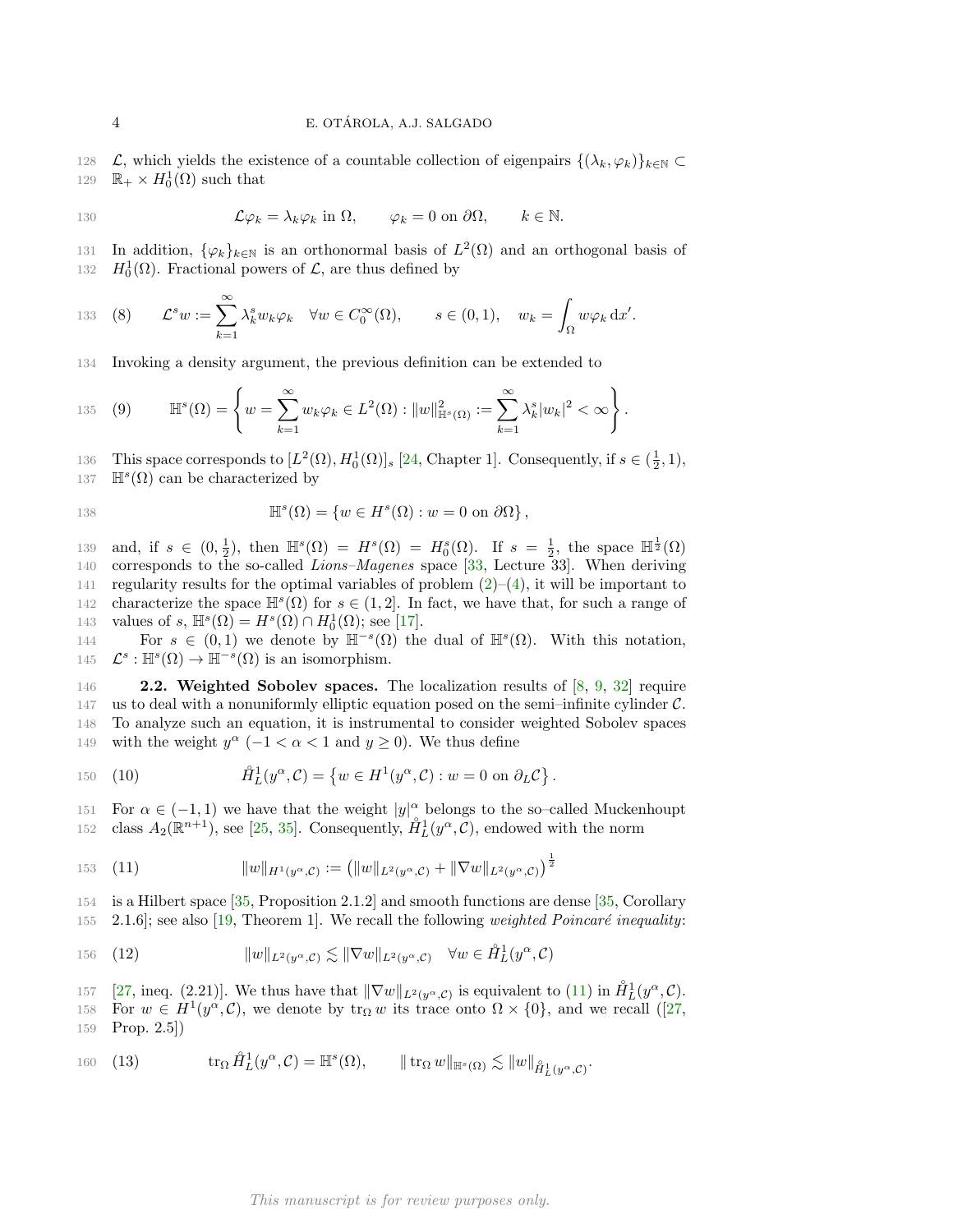161 **2.3. Convex functions and subdifferentials.** Let E be a real normed vector 162 space. Let  $\eta : E \to \mathbb{R} \cup \{\infty\}$  be convex and proper, and let  $v \in E$  with  $\eta(v) < \infty$ . By 163 convexity of  $\eta$  and the fact that  $\eta(v) < \infty$  we conclude that the graph of  $\eta$  can always 164 be minorized by a hyperplane. If  $\eta$  is not differentiable at v, then a useful substitute 165 for the derivative is a subgradient, which is nothing but the slope of a hyperplane 166 that minorizes the graph of  $\eta$  and is exact at v. In other words, a subgradient of  $\eta$  at 167 v is a continuous linear functional  $v^*$  on E that satisfies

<span id="page-4-3"></span>168 (14) 
$$
\langle v^*, w-v\rangle \leq \eta(w)-\eta(v) \quad \forall w \in E,
$$

169 where  $\langle \cdot, \cdot \rangle$  denotes the duality pairing between  $E^*$  and E. We immediately remark 170 that a function may admit many subgradients at a point of nondifferentiability. The 171 set of all subgradients of  $\eta$  at v is called the *subdifferential* of  $\eta$  at v and is denoted 172 by  $\partial \eta(v)$ . Moreover, by convexity, the subdifferential  $\partial \eta(v) \neq \emptyset$  for all points v in the 173 interior of the effective domain of  $\eta$ . Finally, we mention that the subdifferential is 174 monotone, i.e.,

<span id="page-4-1"></span>175 (15) 
$$
\langle v^* - w^*, v - w \rangle \ge 0 \quad \forall v^* \in \partial \eta(v), \ \forall w^* \in \partial \eta(w).
$$

176 We refer the reader to [\[14,](#page-17-16) [30\]](#page-17-17) for a thorough discussion on convex analysis.

<span id="page-4-0"></span>177 3. The fractional optimal control problem. In this section we analyze the 178 fractional optimal control problem  $(2)-(4)$  $(2)-(4)$ . We derive existence and uniqueness results 179 together with first order necessary and sufficient optimality conditions. In addition, in 180 section [3.2,](#page-6-0) we derive regularity results for the optimal variables that will be essential 181 for deriving error estimates for the scheme proposed in section [6.](#page-10-0)

182 For J defined as in [\(2\)](#page-0-0), the fractional optimal control problem reads: Find 183 min  $J(u, z)$  subject to [\(3\)](#page-0-2) and [\(4\)](#page-0-1). The set of *admissible controls* is defined by

<span id="page-4-2"></span>184 (16) 
$$
Z_{ad} := \{ z \in L^2(\Omega) : a \le z(x') \le b \quad a.e. \quad x' \in \Omega \},
$$

185 which is a nonempty, bounded, closed, and convex subset of  $L^2(\Omega)$ . Since we are 186 interested in the nondifferentiable scenario, we assume that a and b are real constants 187 that satisfy the property  $a < 0 < b$  [\[11,](#page-16-0) Remark 2.1]. The desired state  $u_d \in L^2(\Omega)$ 188 while  $\sigma$  and  $\nu$  are both real and positive parameters.

189 As it is customary in optimal control theory  $[24, 34]$  $[24, 34]$ , to analyze  $(2)-(4)$  $(2)-(4)$ , we 190 introduce the so–called control to state operator.

191 DEFINITION 1 (fractional control to state map). The map  $\mathbf{S}: L^2(\Omega) \ni \mathbf{z} \mapsto \mathbf{u}(\mathbf{z}) \in$ 192  $\mathbb{H}^{s}(\Omega)$ , where  $u(z)$  solves [\(3\)](#page-0-2), is called the fractional control to state map.

193 This operator is linear and bounded from  $L^2(\Omega)$  into  $\mathbb{H}^s(\Omega)$  [\[9,](#page-16-5) Lemma 2.2]. In 194 addition, since  $\mathbb{H}^s(\Omega) \hookrightarrow L^2(\Omega)$ , we may also consider **S** acting from  $L^2(\Omega)$  into itself. 195 With this operator at hand, we define the optimal fractional state–control pair.

196 DEFINITION 2 (optimal fractional state-control pair). A state-control pair  $(\bar{u}, \bar{z}) \in$ 197  $\mathbb{H}^{s}(\Omega) \times Z_{ad}$  is called optimal for  $(2)-(4)$  $(2)-(4)$  $(2)-(4)$  if  $\bar{u} = S\bar{z}$  and

$$
J(\bar{\mathbf{u}}, \bar{\mathbf{z}}) \le J(\mathbf{u}, \mathbf{z})
$$

199 for all  $(u, z) \in \mathbb{H}^s(\Omega) \times Z_{ad}$  such that  $u = Sz$ .

200 With these elements at hand, we present an existence and uniqueness result.

<sup>201</sup> Theorem 3 (existence and uniqueness). The fractional optimal control problem 202 [\(2\)](#page-0-0)–[\(4\)](#page-0-1) has a unique optimal solution  $(\bar{\mathsf{u}}, \bar{\mathsf{z}}) \in \mathbb{H}^s(\Omega) \times \mathsf{Z}_{ad}$ .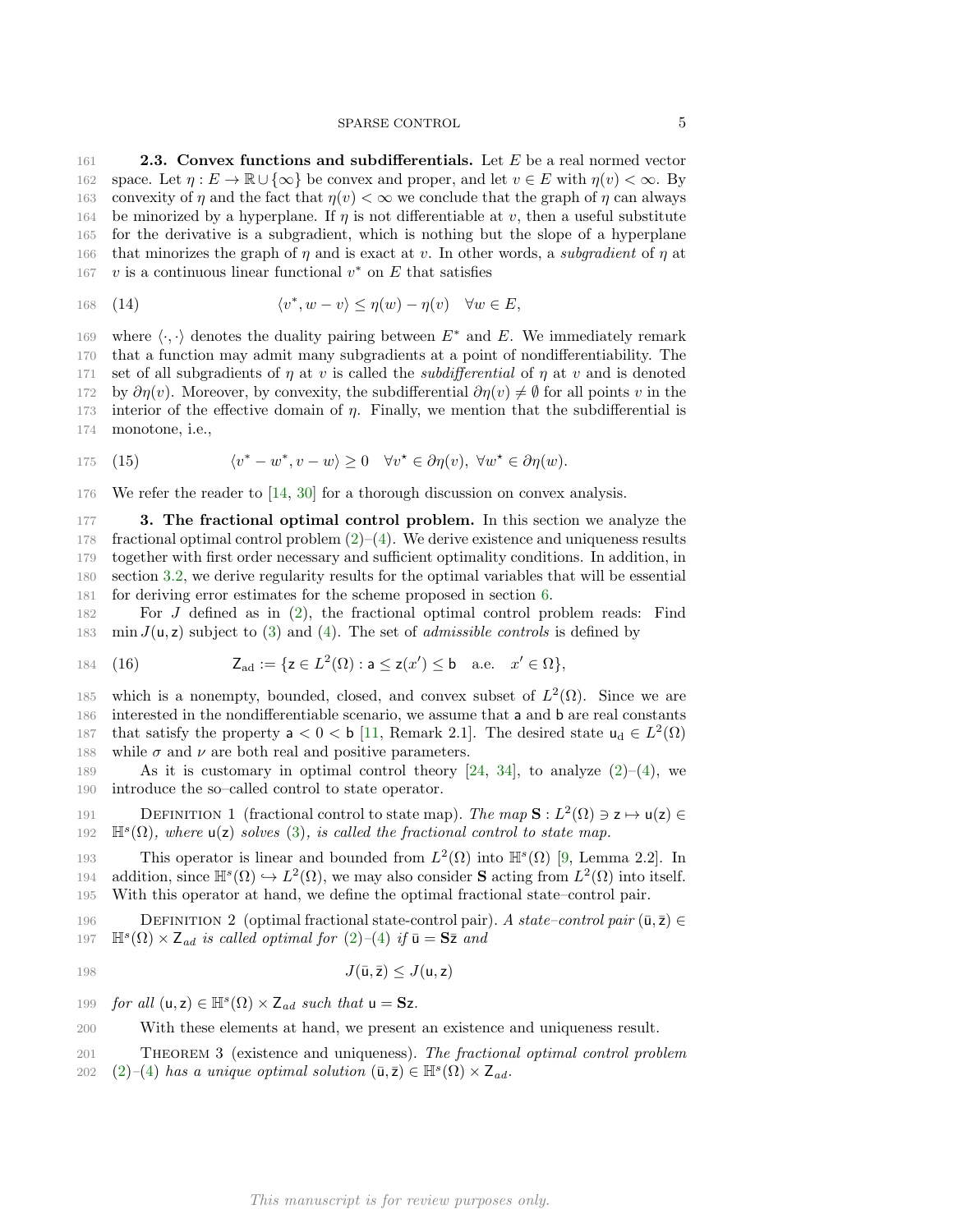203 Proof. Define the reduced cost functional

<span id="page-5-0"></span>204 (17) 
$$
f(z) := J(\mathbf{S}z, z) = \frac{1}{2} ||\mathbf{S}z - u_d||^2_{L^2(\Omega)} + \frac{\sigma}{2} ||z||^2_{L^2(\Omega)} + \nu ||z||_{L^1(\Omega)}.
$$

205 In view of the fact that  $S$  is injective and continuous, it is immediate that  $f$  is strictly 206 convex and weakly lower semicontinuous. The fact that  $Z_{\text{ad}}$  is weakly sequentially 207 compact allows us to conclude [\[34,](#page-17-18) Theorem 2.14]. П

208 **3.1. First order optimality conditions.** The reduced cost functional  $f$  is a 209 proper strictly convex function. However, it contains the  $L^1(\Omega)$ –norm of the control 210 variable and therefore it is not nondifferentiable at  $0 \in L^2(\Omega)$ . This leads to some 211 difficulties in the analysis and discretization of  $(2)-(4)$  $(2)-(4)$ , that can be overcome by using 212 some elementary convex analysis [\[14,](#page-17-16) [30\]](#page-17-17). With this we shall obtain explicit optimality 213 conditions for problem  $(2)$ – $(4)$ . We begin with the following classical result; see, for 214 instance, [\[30,](#page-17-17) Chapter 4].

<span id="page-5-2"></span>215 LEMMA 4. Let f be defined as in [\(17\)](#page-5-0). The element  $\overline{z} \in Z_{ad}$  is a minimizer of f 216 over  $Z_{ad}$  if and only if there exists a subgradient  $\lambda^* \in \partial f(\bar{z})$  such that

$$
( \lambda^*, \mathsf{z} - \overline{\mathsf{z}} )_{L^2(\Omega)} \ge 0
$$

218 for all  $z \in Z_{ad}$ .

219 In order to explore the previous optimality condition, we introduce the following 220 ingredients.

<span id="page-5-1"></span>221 DEFINITION 5 (fractional adjoint state). For a given control  $z \in Z_{ad}$ , the frac-222 *tional adjoint state*  $p \in \mathbb{H}^s(\Omega)$ , associated to z, is defined as  $p = S(Sz - u_d)$ .

223 We also define the convex and Lipschitz function  $\psi : L^1(\Omega) \to \mathbb{R}$  by  $\psi(z) :=$ 224  $||z||_{L^1(\Omega)}$  — the nondifferentiable component of the cost functional  $f$  — and

225 (18) 
$$
\varphi: L^2(\Omega) \to \mathbb{R}, \qquad z \mapsto \varphi(z) := \frac{1}{2} \|\mathbf{S} z - \mathbf{u}_d\|_{L^2(\Omega)}^2 + \frac{\sigma}{2} \|z\|_{L^2(\Omega)}^2,
$$

226 the differentiable component of f. Standard arguments yield that  $\varphi$  is Fréchet differ-

227 entiable with  $\varphi'(z) = S(Sz - u_d) + \sigma z$  [\[34,](#page-17-18) Theorem 2.20]. Now, invoking Definition 228 [5,](#page-5-1) we obtain that, for  $z \in Z_{ad}$ , we have

<span id="page-5-3"></span>
$$
229 \quad (19) \qquad \qquad \varphi'(z) = p + \sigma z.
$$

230 It is rather standard to see that  $\lambda \in \partial \psi(z)$  if and only if the relations

231 (20) 
$$
\lambda(x') = 1
$$
,  $z(x') > 0$ ,  $\lambda(x') = -1$ ,  $z(x') < 0$ ,  $\lambda(x') \in [-1, 1]$ ,  $z(x') = 0$ 

232 hold for a.e.  $x' \in \Omega$ . With these ingredients at hand, we obtain the following necessary 233 and sufficient optimality conditions for our optimal control problem; see also [\[11,](#page-16-0) 234 Theorem 3.1] and [\[37,](#page-18-1) Lemma 2.2].

THEOREM 6 (optimality conditions). The pair  $(\bar{\mathbf{u}}, \bar{\mathbf{z}}) \in \mathbb{H}^s(\Omega) \times \mathbb{Z}_{ad}$  is optimal for 236 problem  $(2)-(4)$  $(2)-(4)$  $(2)-(4)$  if and only if  $\bar{u} = S\bar{z}$  and  $\bar{z}$  satisfies the variational inequality

<span id="page-5-4"></span>237 (21) 
$$
(\bar{p} + \sigma \bar{z} + \nu \bar{\lambda}, z - \bar{z})_{L^2(\Omega)} \geq 0 \quad \forall z \in Z_{ad},
$$

238 where  $\bar{\mathbf{p}} = \mathbf{S}(\mathbf{S}\bar{\mathbf{z}} - \mathbf{u}_{d})$  and  $\bar{\lambda} \in \partial \psi(\bar{\mathbf{z}})$ .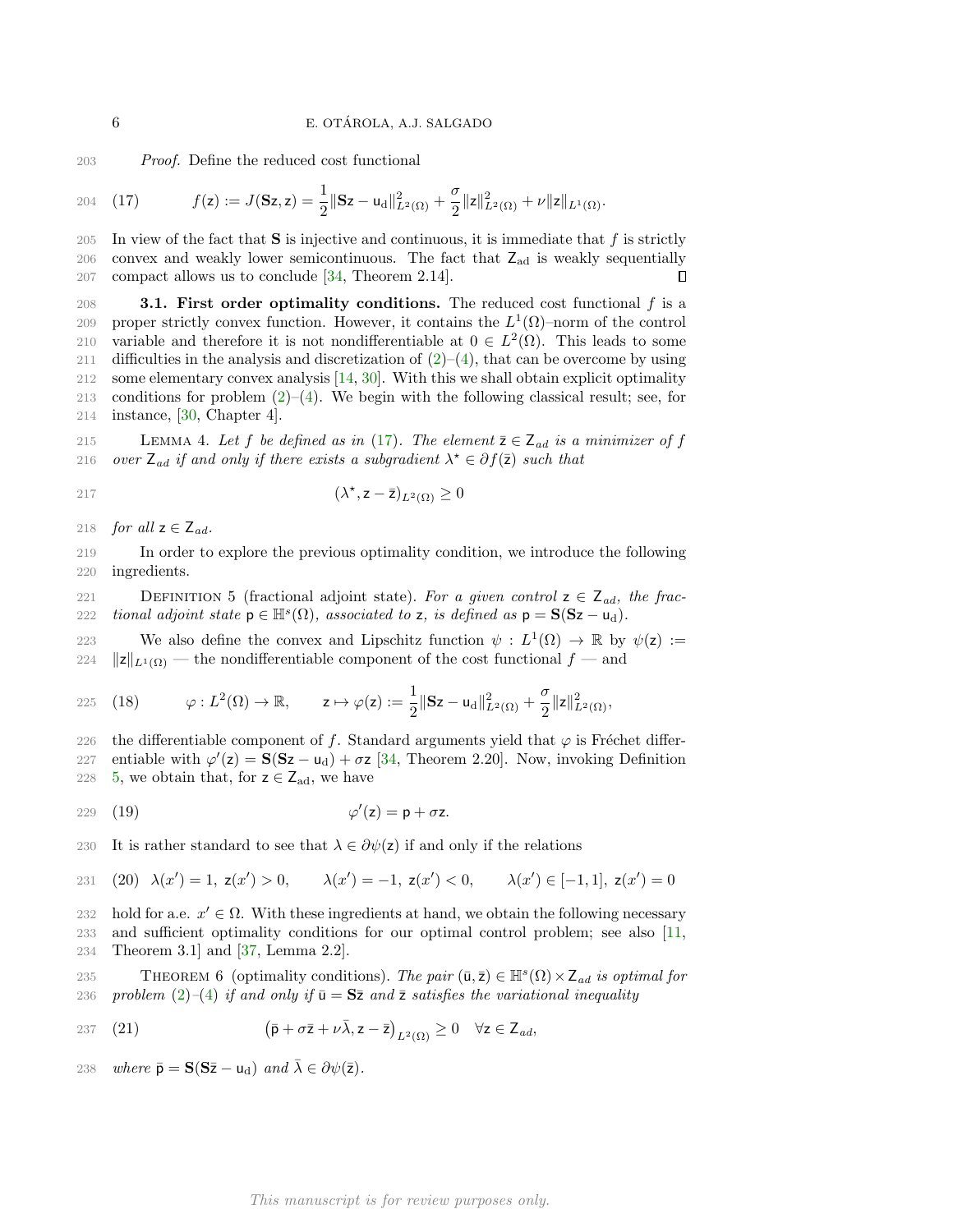239 Proof. Since the convex function  $\varphi$  is Fréchet differentiable we immediately have 240 that  $\partial \varphi(\bar{z}) = \varphi'(\bar{z})$  [\[30,](#page-17-17) Proposition 4.1.8]. We thus apply the sum rule [30, Proposition 241 4.5.1] to conclude, in view of the fact that  $\psi$  is convex, that  $\partial f(\bar{z}) = \varphi'(\bar{z}) + \nu \partial \psi(\bar{z})$ . 242 This, combined with Lemma [4](#page-5-2) and [\(19\)](#page-5-3) imply the desired variational inequality [\(21\)](#page-5-4).

243 To present the following result we introduce, for  $a, b \in \mathbb{R}$ , the projection formula

244 
$$
\operatorname{Proj}_{[a,b]} w(x') := \min \{b, \max \{a, w(x')\}\}\.
$$

COROLLARY 7 (projection formulas). Let  $\bar{z}$ ,  $\bar{u}$ ,  $\bar{p}$  and  $\bar{\lambda}$  be as in Theorem [6.](#page-5-4) Then, 246 we have that

<span id="page-6-3"></span>247 (22) 
$$
\bar{z}(x') = \text{Proj}_{[a,b]} \left( -\frac{1}{\sigma} \left( \bar{p}(x') + \nu \bar{\lambda}(x') \right) \right),
$$

<span id="page-6-1"></span>248 (23)  $\bar{z}(x') = 0 \Leftrightarrow |\bar{p}(x')| \leq \nu,$ 

<span id="page-6-2"></span>
$$
{}_{249}^{249} (24) \qquad \qquad \bar{\lambda}(x') = \text{Proj}_{[-1,1]} \left( -\frac{1}{\nu} \bar{\mathsf{p}}(x') \right).
$$

251 Proof. See [\[11,](#page-16-0) Corollary 3.2].

 $\Box$ 

252 Remark 8 (sparsity). We comment that property [\(23\)](#page-6-1) implies the sparsity of the 253 optimal control  $\bar{z}$ . We refer the reader to [\[31,](#page-17-4) Section 2] for a thorough discussion on 254 this matter.

<span id="page-6-0"></span>255 3.2. Regularity estimates. Having obtained conditions that guarantee the ex-256 istence and uniqueness for problem  $(2)$ – $(4)$ , we now study the regularity properties 257 of its optimal variables. This is important since, as it is well known, smoothness and 258 rate of approximation go hand in hand. Consequently, any rigorous study of an ap-259 proximation scheme must be concerned with the regularity of the optimal variables. 260 Here, on the the basis of a bootstraping argument inspired by  $[1, 2]$  $[1, 2]$ , we obtain such 261 regularity results.

<span id="page-6-5"></span>262 THEOREM 9 (regularity results for  $\bar{z}$  and  $\bar{\lambda}$ ). If  $u_d \in \mathbb{H}^{1-s}(\Omega)$ , then the optimal 263 control for problem  $(2)-(4)$  $(2)-(4)$  $(2)-(4)$  satisfies that  $\bar{z} \in H_0^1(\Omega)$ . In addition, the subgradient  $\bar{\lambda}$ , 264 given by [\(24\)](#page-6-2), satisfies that  $\bar{\lambda} \in H_0^1(\Omega)$ .

265 Proof. We begin the proof by observing that, by definition, since  $\overline{z} \in Z_{ad} \subset L^2(\Omega)$ 266 we have that

<span id="page-6-4"></span>(25)  $\qquad \qquad \bar{\mathbf{u}} \in \mathbb{H}^{2s}$ 267 (25)  $\bar{\mathbf{u}} \in \mathbb{H}^{2s}(\Omega)$ ,  $\bar{\mathbf{p}} \in \mathbb{H}^{\kappa}(\Omega)$ ,  $\kappa = \min\{4s, 1+s, 2\}.$ 

268 Since the domain  $\Omega$  is convex, the space  $\mathbb{H}^{\delta}(\Omega)$ , for  $\delta \in (0,2]$ , was characterized in 269 Section [2.1.](#page-2-1) We now consider the following cases:

270  $\Big| Case\ 1, s \in \Big[\frac{1}{4}, 1\Big)$ : We immediately obtain that  $\bar{\mathsf{p}} \in H_0^1(\Omega)$ . This, in view of the 271 projection formula [\(24\)](#page-6-2) and [\[21,](#page-17-19) Theorem A.1] implies that  $\bar{\lambda} \in H_0^1(\Omega)$ ; notice that 272 formula [\(24\)](#page-6-2) preserves boundary values. Now, since both functions  $\bar{\mathsf{p}}$  and  $\bar{\lambda}$  belong to 273  $H_0^1(\Omega)$ , an application, again, of [\[21,](#page-17-19) Theorem A.1] and the projection formula [\(22\)](#page-6-3), 274 for  $\bar{z}$ , implies that  $\bar{z} \in H_0^1(\Omega)$ . We remark that, in view of the assumption  $a < 0 < b$ , 275 the formula  $(22)$  also preserves boundary values.

276  $\Big| Case \ 2, s \in (0, \frac{1}{4}) : \Big|$  We now begin the bootstrapping argument like that in [\[1,](#page-16-8) Lemma

277 3.5. In this case, [\(25\)](#page-6-4) implies that  $\bar{\mathsf{p}} \in \mathbb{H}^{4s}(\Omega)$ . This, on the basis of a nonlinear 278 operator interpolation result as in [\[1,](#page-16-8) Lemma 3.5], that follows from [\[33,](#page-17-11) Lemma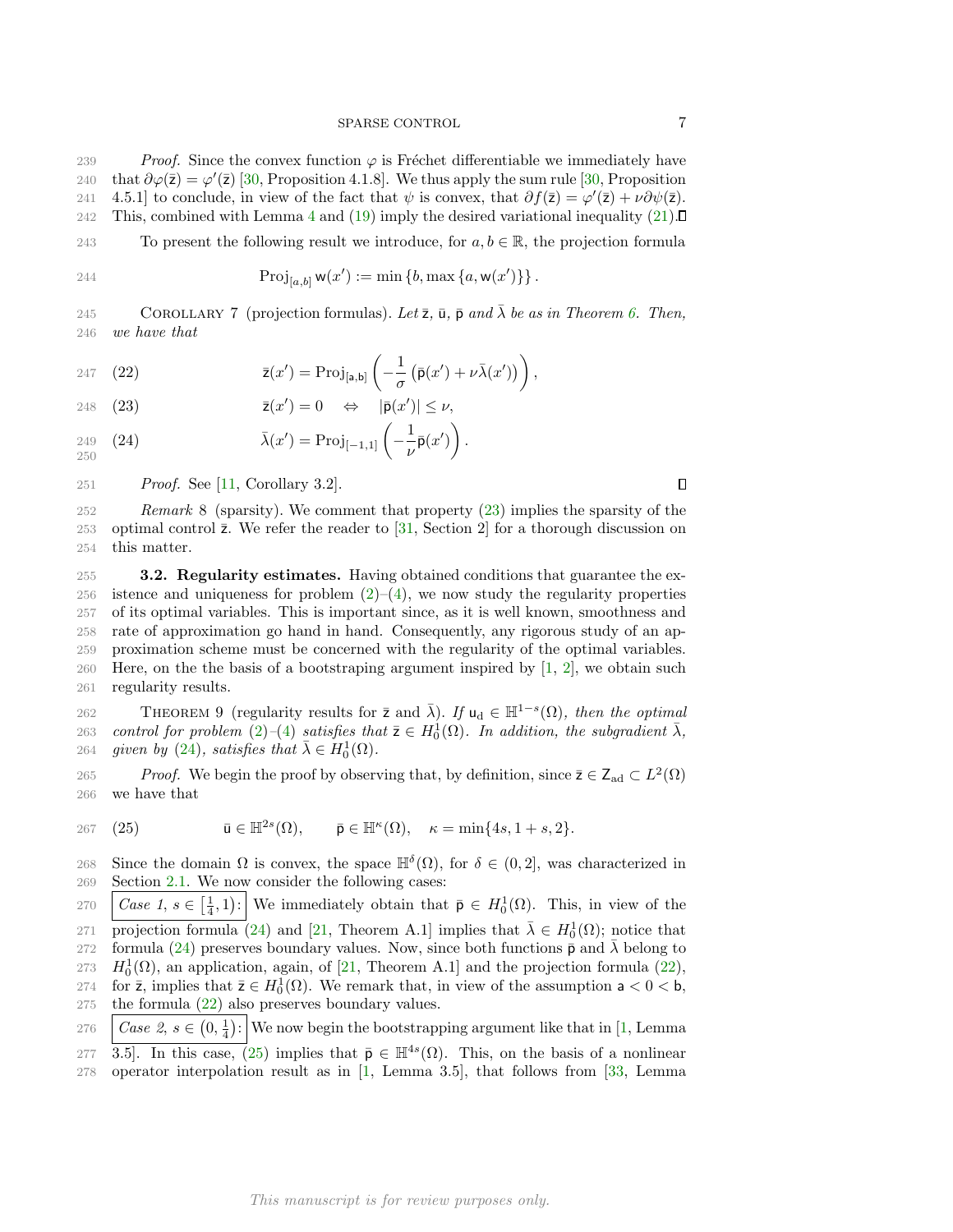279 28.1, guarantees that  $\bar{\lambda} \in \mathbb{H}^{4s}(\Omega)$ . We notice, once again, that formula [\(24\)](#page-6-2) preserves 280 boundary values. Similar arguments allow us to derive that  $\bar{z} \in \mathbb{H}^{4s}(\Omega)$ .

281 Case 2.1,  $s \in \left[\frac{1}{8}, \frac{1}{4}\right)$ : Since  $\overline{z} \in \mathbb{H}^{4s}(\Omega)$ , we conclude that  $\overline{u} \in \mathbb{H}^{6s}(\Omega)$  and that 282  $\bar{\mathbf{p}} \in \overline{\mathbb{H}^{\varepsilon}(\Omega)}$ , where  $\varepsilon = \min\{8s, 1+s\}$ . We now invoke that  $s \in \left[\frac{1}{8}, \frac{1}{4}\right)$  to deduce that 283  $\bar{\mathsf{p}} \in H_0^1(\Omega)$ . This, in view of [\(24\)](#page-6-2), implies that  $\bar{\lambda} \in H_0^1(\Omega)$ , which in turns, and as a 284 consequence of [\(22\)](#page-6-3), allows us to derive that  $\bar{z} \in H_0^1(\Omega)$ . 285 *Case 2.2, s*  $\in (0, \frac{1}{8})$ : As in Case 2.1 we have that  $\bar{\mathsf{p}} \in \mathbb{H}^{8s}(\Omega)$ . We now invoke, 286 again, a nonlinear operator interpolation argument to conclude that  $\bar{\lambda} \in \mathbb{H}^8({\Omega})$  and 287 then that  $\bar{z} \in \mathbb{H}^{8s}(\Omega)$ . These regularity results imply that  $\bar{u} \in \mathbb{H}^{10s}(\Omega)$  and then that 288  $\bar{\mathsf{p}} \in \mathbb{H}^{\iota}(\Omega)$ , where  $\iota = \min\{12s, 1+s\}.$ 

289  $\Big| Case \ 2.2.1, s \in \left(\frac{1}{12}, \frac{1}{8}\right]: \Big|$  We immediately obtain that  $\bar{\mathsf{p}} \in H_0^1(\Omega)$ . This im-290 plies that  $\bar{\lambda} \in H_0^1(\Omega)$ , and thus that  $\bar{z} \in H_0^1(\Omega)$ .

291 *Case 2.2.2*, 
$$
s \in (0, \frac{1}{12}]
$$
: We proceed as before.

After a finite number of steps we can thus conclude that, for any  $s \in (0,1)$ ,  $\overline{\lambda}$  and 293  $\bar{z}$  belong to  $H_0^1(\Omega)$ . This concludes the proof. Г

294 As a by-product of the proof of the previous theorem, we obtain the following 295 regularity result for the optimal state and optimal adjoint state.

COROLLARY 10 (regularity results for  $\bar{u}$  and  $\bar{p}$ ). If  $u_d \in \mathbb{H}^{1-s}(\Omega)$ , then  $\bar{u} \in \mathbb{H}^l(\Omega)$ , 297 where  $l = \min\{1 + 2s, 2\}$  and  $\bar{p} \in \mathbb{H}^{\infty}(\Omega)$ , where  $\bar{\omega} = \min\{1 + s, 2\}.$ 

<span id="page-7-0"></span>298 4. The extended optimal control problem. In this section we invoke the 299 localization results of  $[8, 9, 32]$  $[8, 9, 32]$  $[8, 9, 32]$  $[8, 9, 32]$  $[8, 9, 32]$  to circumvent the nonlocality of the operator  $\mathcal{L}^s$  in the 300 state equation [\(3\)](#page-0-2). We follow [\[1\]](#page-16-8) and consider the equivalent extended optimal control 301 problem: Find  $\min\{J(\text{tr}_{\Omega} \mathscr{U}, z) : \mathscr{U} \in \mathring{H}_L^1(y^\alpha, \mathcal{C}), z \in \mathsf{Z}_{ad}\}\$  subject to the extended 302 state equation:

<span id="page-7-1"></span>303 (26) 
$$
\mathscr{U} \in \mathring{H}_L^1(y^\alpha, \mathcal{C}): \quad a(\mathscr{U}, \phi) = (\mathsf{z}, \operatorname{tr}_\Omega \phi)_{L^2(\Omega)} \quad \forall \phi \in \mathring{H}_L^1(y^\alpha, \mathcal{C}),
$$

304 where, for all  $w, \phi \in \hat{H}_L^1(y^\alpha, \mathcal{C})$ , the bilinear form a is defined by

305 (27) 
$$
a(w, \phi) = \frac{1}{d_s} \int_C y^{\alpha} (\mathbf{A}(x', y) \nabla w \cdot \nabla \phi + c(x') w \phi) dx.
$$

306 To describe the optimality conditions we introduce the *extended adjoint problem*:

<span id="page-7-2"></span>
$$
\text{307} \quad \text{(28)} \qquad \mathscr{P} \in \mathring{H}_L^1(y^\alpha, \mathcal{C}) : \quad a(\phi, \mathscr{P}) = (\text{tr}_\Omega \mathscr{U} - \mathsf{u}_d, \text{tr}_\Omega \phi)_{L^2(\Omega)} \quad \forall \phi \in \mathring{H}_L^1(y^\alpha, \mathcal{C}).
$$

308 The optimality conditions in this setting now read as follows: the pair  $(\overline{\mathscr{U}},\overline{z}) \in$ 309  $\hat{H}_L^1(y^\alpha, \mathcal{C}) \times \mathsf{Z}_{ad}$  is optimal if and only if  $\mathscr{U} = \mathscr{U}(\bar{z})$  solves [\(26\)](#page-7-1) and

<span id="page-7-3"></span>310 (29) 
$$
(\operatorname{tr}_{\Omega} \bar{\mathscr{P}} + \sigma \bar{z} + \nu \bar{\lambda}, z - \bar{z})_{L^2(\Omega)} \geq 0 \quad \forall z \in \mathsf{Z}_{ad},
$$

311 where  $\bar{\mathscr{P}} = \bar{\mathscr{P}}(\bar{z}) \in \mathring{H}_L^1(y^\alpha, \mathcal{C})$  solves  $(28)$  and  $\bar{\lambda} \in \partial \psi(\bar{z})$ .

312 Then we have that  $\text{tr}_{\Omega} \overline{\mathscr{U}} = \overline{\mathsf{u}}$  and  $\text{tr}_{\Omega} \overline{\mathscr{P}} = \overline{\mathsf{p}}$ , where  $\overline{\mathsf{u}} \in \mathbb{H}^s(\Omega)$  solves [\(3\)](#page-0-2) and 313  $\bar{\mathsf{p}} \in \mathbb{H}^s(\Omega)$  is as in Definition [5.](#page-5-1) This implies the equivalence of the fractional and 314 extended optimal control problems; see also [\[1,](#page-16-8) Theorem 3.12].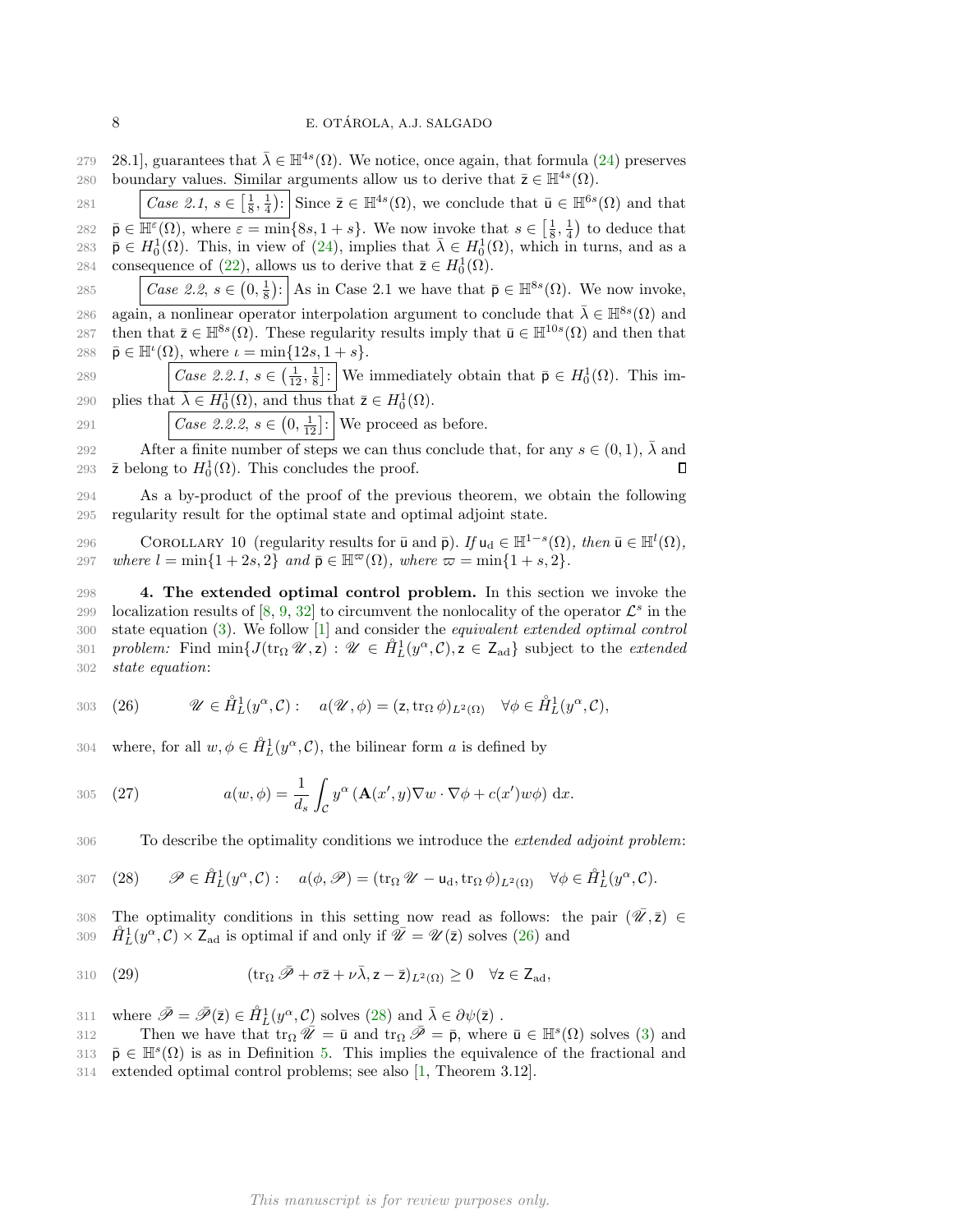# SPARSE CONTROL 9

<span id="page-8-0"></span>315 5. The truncated optimal control problem. The state equation [\(26\)](#page-7-1) of the  $316$  extended optimal control problem is posed on the infinite domain  $\mathcal C$  and thus it cannot 317 be directly approximated with finite element–like techniques. However, the result of 318 Proposition [11](#page-8-1) below shows that the optimal extended state  $\overline{\mathscr{U}}$  decays exponentially 319 in the extended variable y. This suggests to truncate C to  $\mathcal{C}_{\gamma} = \Omega \times (0, \gamma)$ , for a 320 suitable truncation parameter  $\gamma$ , and seek solutions in this bounded domain.

<span id="page-8-1"></span>PROPOSITION 11 (exponential decay). For every  $\mathcal{Y} \geq 1$ , the optimal state  $\overline{\mathcal{U}} =$ 322  $\overline{\mathscr{U}}(\overline{z}) \in \mathring{H}_L^1(y^\alpha, \mathcal{C})$ , solution to problem [\(26\)](#page-7-1), satisfies

323 (30) 
$$
\|\nabla \tilde{\mathscr{U}}\|_{L^2(y^{\alpha}, \Omega \times (\mathcal{Y}, \infty))} \lesssim e^{-\sqrt{\lambda_1}\mathcal{Y}/2} \|\bar{\mathsf{z}}\|_{\mathbb{H}^{-s}(\Omega)},
$$

324 where  $\lambda_1$  denotes the first eigenvalue of the operator  $\mathcal{L}$ .

325 Proof. See [\[27,](#page-17-7) Proposition 3.1].

326 This motivates the *truncated optimal control problem*: Find  $\min\{J(\text{tr}_{\Omega} v, r) : v \in$ 327  $\mathring{H}_L^1(y^\alpha, \mathcal{C}_\gamma), r \in \mathsf{Z}_{ad}$  subject to the *truncated state equation*:

<span id="page-8-2"></span>328 (31) 
$$
v \in \mathring{H}_L^1(y^\alpha, \mathcal{C}_\mathcal{Y}) : a_\mathcal{Y}(v, \phi) = (\mathbf{r}, \operatorname{tr}_\Omega \phi)_{L^2(\Omega)} \quad \forall \phi \in \mathring{H}_L^1(y^\alpha, \mathcal{C}_\mathcal{Y}),
$$

329 where

330 
$$
\mathring{H}_L^1(y^\alpha, \mathcal{C}_\mathcal{Y}) = \left\{ w \in H^1(y^\alpha, \mathcal{C}_\mathcal{Y}) : w = 0 \text{ on } \partial_L \mathcal{C}_\mathcal{Y} \cup \Omega \times \{\mathcal{Y}\} \right\},
$$

331 and for all  $w, \phi \in \mathring{H}_L^1(y^\alpha, \mathcal{C}_{\mathcal{I}})$ , the bilinear form  $a_{\mathcal{I}}$  is defined by

<span id="page-8-8"></span>332 (32) 
$$
a_{\gamma}(w,\phi) = \frac{1}{d_s} \int_{\mathcal{C}_{\gamma}} y^{\alpha} \left( \mathbf{A}(x',y) \nabla w \cdot \nabla \phi + c(x') w \phi \right) dx.
$$

333 To formulate optimality conditions we introduce the *truncated adjoint problem*:

<span id="page-8-3"></span>334 (33) 
$$
p \in \mathring{H}_L^1(y^\alpha, \mathcal{C}_\mathcal{I}) : a_\mathcal{I}(\phi, p) = (\text{tr}_\Omega v - \mathsf{u}_d, \text{tr}_\Omega \phi)_{L^2(\Omega)} \quad \forall \phi \in \mathring{H}_L^1(y^\alpha, \mathcal{C}_\mathcal{I}).
$$

335 With this adjoint problem at hand, we present necessary and sufficient optimality conditions for the truncated optimal control problem: the pair  $(\bar{v}, \bar{r}) \in \hat{H}_L^1(y^\alpha, \mathcal{C}_{\gamma}) \times$ 337  $Z_{ad}$  is optimal if and only if  $\bar{v} = \bar{v}(\bar{r})$  solves [\(31\)](#page-8-2) and

<span id="page-8-4"></span>338 (34) 
$$
(\operatorname{tr}_{\Omega} \bar{p} + \sigma \bar{r} + \nu \bar{t}, r - \bar{r})_{L^2(\Omega)} \geq 0 \quad \forall r \in \mathsf{Z}_{ad},
$$

339 where  $\bar{p} = \bar{p}(\bar{r}) \in \hat{H}_L^1(y^\alpha, C_\gamma)$  solves [\(33\)](#page-8-3) and  $\bar{t} \in \partial \psi(\bar{r})$ .

340 We now introduce the following auxiliary problem:

<span id="page-8-5"></span>341 (35) 
$$
\mathscr{R} \in \mathring{H}_L^1(y^\alpha, \mathcal{C}) : a(\phi, \mathscr{R}) = (\operatorname{tr}_\Omega \bar{v} - \mathsf{u}_d, \operatorname{tr}_\Omega \phi)_{L^2(\Omega)} \quad \forall \phi \in \mathring{H}_L^1(y^\alpha, \mathcal{C}).
$$

342 The next result follows from [\[1,](#page-16-8) Lemma 4.6] and shows how  $(\bar{v}(\bar{r}), \bar{r})$  approximates 343  $(\mathscr{U}(\bar{z}), \bar{z})$ .

<span id="page-8-9"></span>THEOREM 12 (exponential convergence). If  $(\mathscr{U}(\bar{z}), \bar{z})$  and  $(\bar{v}(\bar{r}), \bar{r})$  are the opti-345 mal pairs for the extended and truncated optimal control problems, respectively, then

<span id="page-8-6"></span>346 (36) 
$$
\|\bar{r} - \bar{z}\|_{L^2(\Omega)} \lesssim e^{-\sqrt{\lambda_1} \mathcal{Y}/4} \left( \|\bar{r}\|_{L^2(\Omega)} + \|u_d\|_{L^2(\Omega)} \right),
$$

347 and

<span id="page-8-7"></span>348 (37) 
$$
\|\operatorname{tr}_{\Omega}(\overline{\mathscr{U}}-\overline{v})\|_{\mathbb{H}^{s}(\Omega)} \lesssim e^{-\sqrt{\lambda_1}\mathscr{I}/4} \left(\|\overline{r}\|_{L^{2}(\Omega)}+\|\mathsf{u}_{\mathrm{d}}\|_{L^{2}(\Omega)}\right).
$$

 $\Box$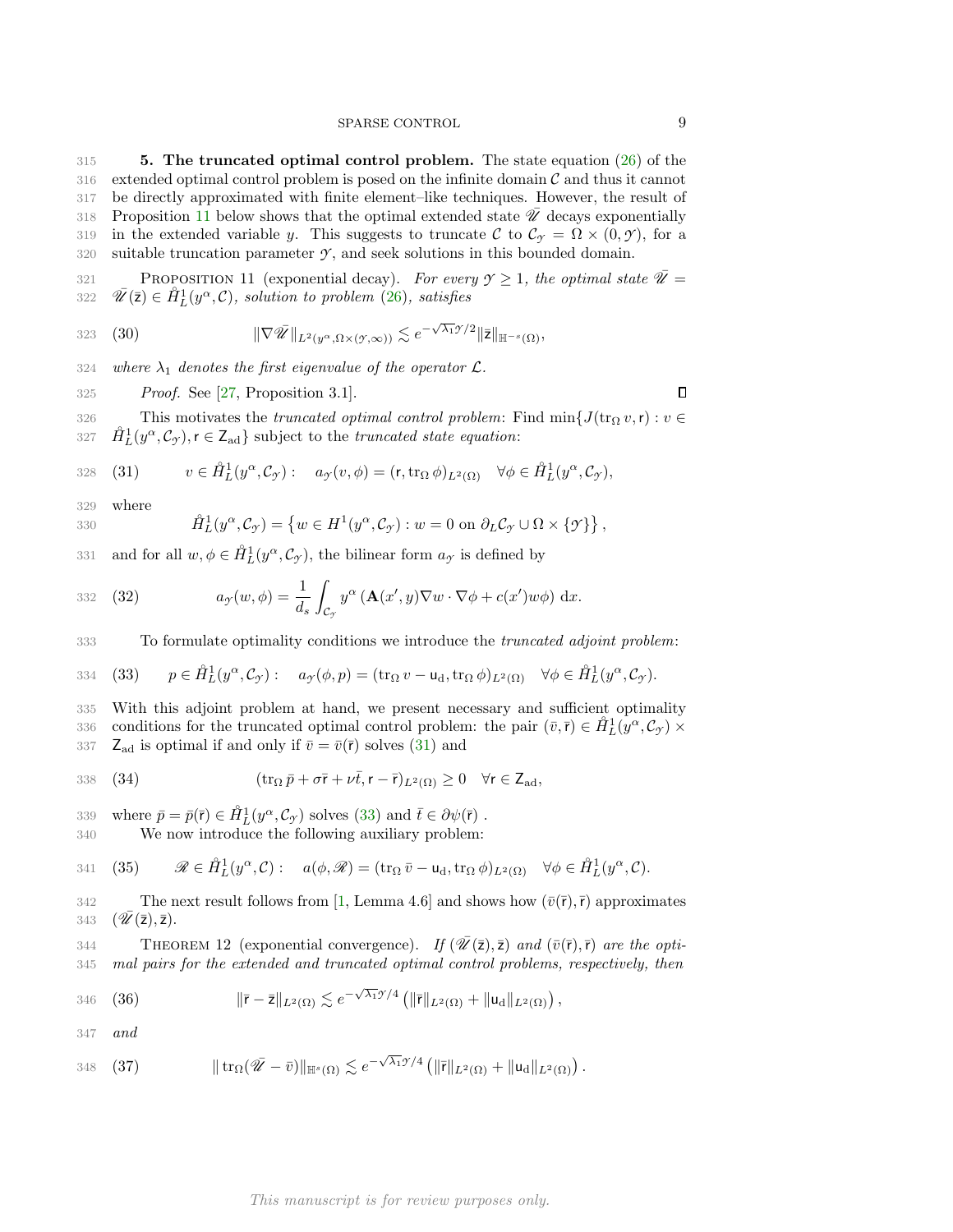349 Proof. Set  $z = \overline{r}$  and  $r = \overline{z}$  in [\(29\)](#page-7-3) and [\(34\)](#page-8-4), respectively. Adding the obtained 350 inequalities we arrive at the estimate

$$
351 \t\t \sigma ||\bar{z}-\bar{r}||_{L^{2}(\Omega)}^{2} \leq (\operatorname{tr}_{\Omega}(\bar{\mathscr{P}}-\bar{p})+\nu(\bar{\lambda}-\bar{t}), \bar{r}-\bar{z})_{L^{2}(\Omega)}.
$$

352 As a first step to control the right hand side of the previous expression, we recall 353 that  $\bar{\lambda} \in \partial ||\bar{z}||_{L^1(\Omega)}$  and  $\bar{t} \in \partial ||\bar{r}||_{L^1(\Omega)}$  so that, by [\(15\)](#page-4-1),

$$
\nu(\bar{\lambda} - \bar{t}, \bar{r} - \bar{z})_{L^2(\Omega)} \le 0.
$$

355 Consequently,

<span id="page-9-0"></span>356 (38) 
$$
\sigma \|\bar{z} - \bar{r}\|_{L^2(\Omega)}^2 \leq (\operatorname{tr}_{\Omega}(\bar{\mathscr{P}} - \bar{p}), \bar{r} - \bar{z})_{L^2(\Omega)}.
$$

357 To control the right hand side of the previous expression, we add and subtract 358 the adjoint state  $\mathscr{P}(\bar{r})$  as follows:

$$
359 \quad \sigma \|\bar{z}-\bar{r}\|_{L^2(\Omega)}^2 \leq (\operatorname{tr}_\Omega(\bar{\mathscr{P}}-\mathscr{P}(\bar{r})), \bar{r}-\bar{z})_{L^2(\Omega)} + (\operatorname{tr}_\Omega(\mathscr{P}(\bar{r})-\bar{p}), \bar{r}-\bar{z})_{L^2(\Omega)} = I + II.
$$

360 Let us now bound I. Notice that  $\bar{\mathscr{P}} - \mathscr{P}(\bar{r}) \in \mathring{H}_L^1(y^\alpha, \mathcal{C})$  solves

361 
$$
a(\phi_{\mathscr{P}},\bar{\mathscr{P}}-\mathscr{P}(\bar{r}))=(\mathrm{tr}_{\Omega}(\bar{\mathscr{U}}-\mathscr{U}(\bar{r})),\mathrm{tr}_{\Omega}\phi_{\mathscr{P}})_{L^{2}(\Omega)}\quad\forall\phi_{\mathscr{P}}\in\mathring{H}_{L}^{1}(y^{\alpha},\mathcal{C}).
$$

362 On the other hand, we also observe that  $\overline{\mathscr{U}} - \mathscr{U}(\overline{r}) \in \mathring{H}_L^1(y^\alpha, \mathcal{C})$  solves

363 
$$
a(\bar{\mathscr{U}}-\mathscr{U}(\bar{r}),\phi_{\mathscr{U}})=(\bar{z}-\bar{r},\mathrm{tr}_{\Omega}\,\phi_{\mathscr{U}})_{L^{2}(\Omega)} \qquad \forall \phi_{\mathscr{U}}\in \mathring{H}_{L}^{1}(y^{\alpha},\mathcal{C}).
$$

364 Setting  $\phi_{\mathcal{U}} = \bar{\mathcal{P}} - \mathcal{P}(\bar{r})$  and  $\phi_{\mathcal{P}} = \mathcal{U}(\bar{r}) - \bar{\mathcal{U}}$  we immediately conclude that  $I \leq 0$ . 365 To control the term II we write  $\bar{\mathscr{P}}(\bar{r})-\bar{p}=(\bar{\mathscr{P}}(\bar{r})-\mathscr{R})+(\mathscr{R}-\bar{p})$ , where  $\mathscr{R}$  solves 366 [\(35\)](#page-8-5). The first term is controlled in view of the trace estimate [\(13\)](#page-3-2), the well–posedness 367 of problem [\(35\)](#page-8-5) and an application of the estimate [\[27,](#page-17-7) Theorem 3.5]:

368 (39) 
$$
\|\operatorname{tr}_{\Omega}(\mathscr{P}(\bar{r})-\mathscr{R})\|_{L^{2}(\Omega)} \lesssim \|\operatorname{tr}_{\Omega}(\mathscr{U}(\bar{r})-\bar{v}(\bar{r}))\|_{L^{2}(\Omega)} \lesssim e^{-\sqrt{\lambda_{1}}\mathscr{I}/4} \|\bar{r}\|_{L^{2}(\Omega)}.
$$

369 Similar arguments yield:  $|| \text{tr}_{\Omega}(\mathscr{R} - \bar{p}) ||_{L^2(\Omega)} \lesssim e^{-\sqrt{\lambda_1}\mathscr{I}/4} (||\bar{r}||_{L^2(\Omega)} + ||\mathsf{u}_d||_{L^2(\Omega)})$ . In 370 view of [\(38\)](#page-9-0), a collection of these estimates allow us to obtain [\(36\)](#page-8-6).

The estimate [\(37\)](#page-8-7) follows from similar arguments upon writing  $\overline{\mathscr{U}} - \overline{v}(\overline{r}) =$ 372  $(\bar{\mathscr{U}}(\bar{z}) - \mathscr{U}(\bar{r})) + (\mathscr{U}(\bar{r}) - \bar{v}(\bar{r}))$ . In fact, using the trace estimate [\(13\)](#page-3-2), the well-373 posedness of problem [\(26\)](#page-7-1), and the estimate [\(36\)](#page-8-6) we obtain that

374 
$$
\|\operatorname{tr}_{\Omega}(\overline{\mathscr{U}}-\mathscr{U}(\overline{r}))\|_{\mathbb{H}^{s}(\Omega)} \lesssim \|\nabla(\overline{\mathscr{U}}-\mathscr{U}(\overline{r}))\|_{L^{2}(y^{\alpha},\mathcal{C})} \lesssim \|\overline{z}-\overline{r}\|_{\mathbb{H}^{-s}(\Omega)}
$$

$$
\lesssim e^{-\sqrt{\lambda_1} \mathcal{I}/4} \left( \|\bar{\mathbf{r}}\|_{L^2(\Omega)} + \|\mathbf{u}_d\|_{L^2(\Omega)} \right).
$$

377 The control of the term  $\|\text{tr}_{\Omega}(\mathcal{U}(\bar{r}) - \bar{v}(\bar{r}))\|_{\mathbb{H}^{s}(\Omega)}$  follows from a direct application of 378 the result of [\[27,](#page-17-7) Theorem 3.5]. Combining these estimates we arrive at the desired 379 estimate [\(37\)](#page-8-7). This concludes the proof.  $\Box$ 

380 We now state projection formulas and regularity results for the optimal variables 381  $\bar{r}$  and  $\bar{t}$ , together with a sparsity property for  $\bar{r}$ .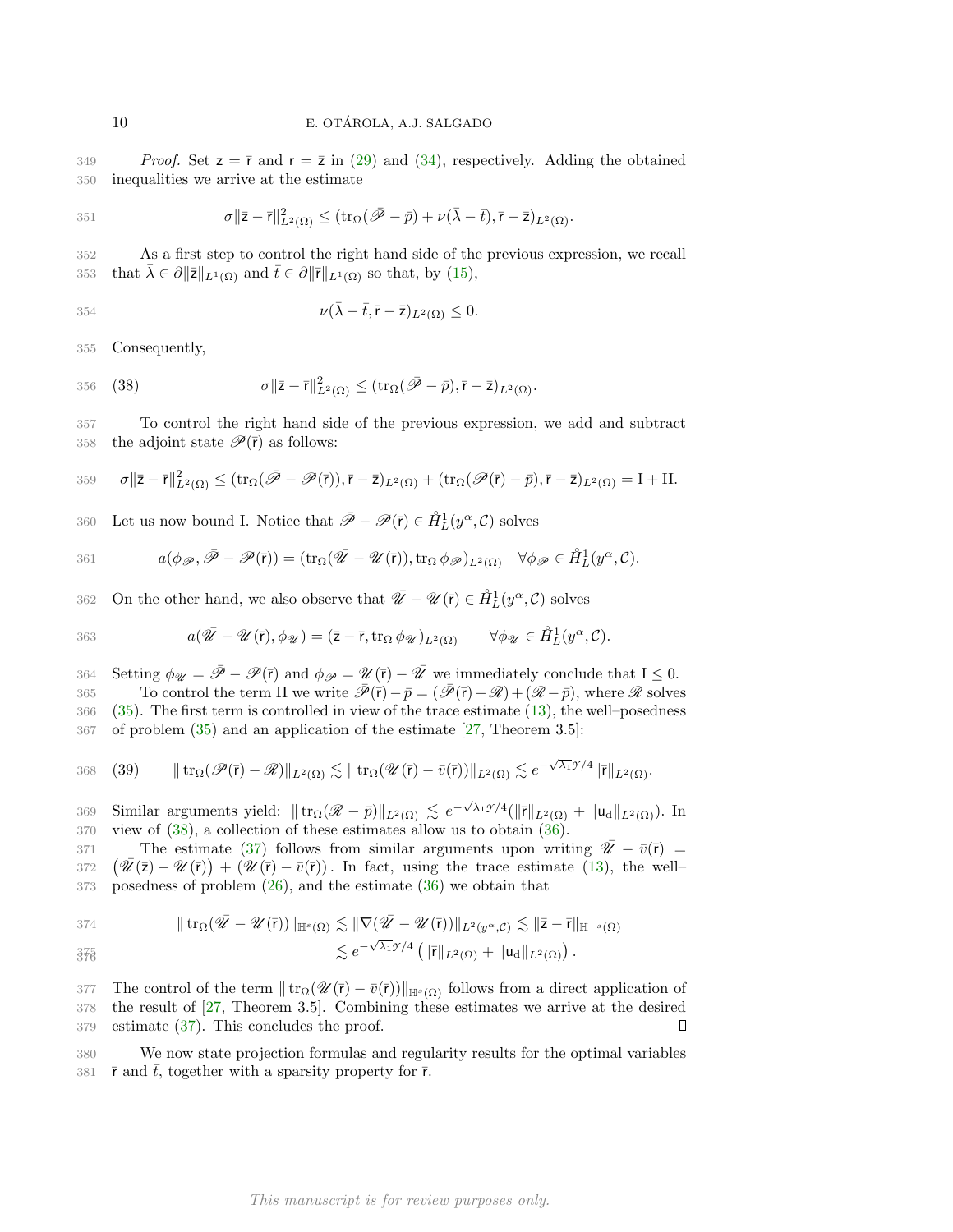382 COROLLARY 13 (projection formulas). Let the variables  $\bar{r}$ ,  $\bar{v}$ ,  $\bar{p}$  and  $\bar{t}$  be as in the 383 variational inequality [\(34\)](#page-8-4). Then, we have that

384 (40) 
$$
\bar{\mathsf{r}}(x') = \text{Proj}_{[a,b]} \left( -\frac{1}{\sigma} \left( \operatorname{tr}_{\Omega} \bar{p}(x') + \nu \bar{t}(x') \right) \right),
$$

385 (41)  $\bar{\mathsf{r}}(x') = 0 \Leftrightarrow |\operatorname{tr}_{\Omega} \bar{p}(x')| \leq \nu,$ 

<span id="page-10-1"></span>
$$
\bar{t}(x') = \text{Proj}_{[-1,1]} \left( -\frac{1}{\nu} \operatorname{tr}_{\Omega} \bar{p}(x') \right).
$$
  
387

388 Proof. See [\[11,](#page-16-0) Corollary 3.2].

<span id="page-10-6"></span>389 PROPOSITION 14 (regularity results for  $\bar{r}$  and  $\bar{t}$ ). If  $u_d \in \mathbb{H}^{1-s}(\Omega)$ , then the trun-390 cated optimal control  $\bar{\mathsf{r}} \in H^1_0(\Omega)$ . In addition, the subgradient  $\bar{t}$ , given by [\(42\)](#page-10-1), satisfies 391 that  $\bar{t} \in H_0^1(\Omega)$ .

392 Proof. The proof is an adaption of the techniques elaborated in the proof of [\[29,](#page-17-9) 393 Proposition 4.1] and the bootstrapping argument of Theorem [9.](#page-6-5) П

394 We conclude this section with regularity results for the traces of the optimal state 395 and adjoint state.

<span id="page-10-5"></span>396 COROLLARY 15 (regularity results for  $\text{tr}_{\Omega} \bar{v}$  and  $\text{tr}_{\Omega} \bar{p}$ ). If  $u_d \in \mathbb{H}^{1-s}(\Omega)$ , then 397  $\operatorname{tr}_{\Omega} \bar{v} \in \mathbb{H}^{l}(\Omega)$ , where  $l = \min\{1+2s, 2\}$  and  $\operatorname{tr}_{\Omega} \bar{p} \in \mathbb{H}^{\varpi}(\Omega)$ , where  $\varpi = \min\{1+s, 2\}$ . 398

<span id="page-10-0"></span>399 6. Approximation of the fractional control problem. In this section we 400 design and analyze a numerical technique to approximate the solution of the optimal 401 control problem  $(2)-(4)$  $(2)-(4)$ . In order to make this contribution self-contained, we briefly 402 review the finite element method proposed and developed for the state equation [\(3\)](#page-0-2) 403 in [\[27\]](#page-17-7).

<span id="page-10-3"></span>404 6.1. A finite element method for the state equation. We follow [\[27,](#page-17-7) Sec-405 tion 4] and let  $\mathscr{T}_{\Omega} = \{K\}$  be a conforming triangulation of  $\Omega$  into cells K (simplices 406 or n–rectangles). We denote by  $\mathbb{T}_{\Omega}$  the collection of all conforming refinements of 407 an original mesh  $\mathcal{I}_0$ , and assume that the family  $\mathbb{T}_\Omega$  is shape regular [\[13,](#page-17-20) [16\]](#page-17-21). If 408  $\mathcal{T}_{\Omega} \in \mathbb{T}_{\Omega}$ , we define  $h_{\mathcal{T}_{\Omega}} = \max_{K \in \mathcal{T}_{\Omega}} h_K$ . We construct a mesh  $\mathcal{T}_{\gamma}$  over  $\mathcal{C}_{\gamma}$  as the 409 tensor product triangulation of  $\mathcal{T}_{\Omega} \in \mathbb{T}_{\Omega}$  and  $\mathcal{I}_{\gamma}$ , where the latter corresponds to a 410 partition of the interval  $[0, \mathcal{Y}]$  with mesh points:

<span id="page-10-2"></span>411 (43) 
$$
y_k = \left(\frac{k}{M}\right)^{\gamma} \gamma, \quad k = 0, \cdots, M,
$$

412 with  $\gamma = 3/(1 - \alpha) = 3/(2s) > 1$ . We notice that each discretization of the truncated 413 cylinder  $\mathcal{C}_{\gamma}$  depends on the truncation parameter  $\gamma$ . We denote by  $\mathbb T$  the set of all such 414 anisotropic triangulations  $\mathcal{T}_{\gamma}$ . The following weak shape regularity condition is valid: 415 there is a constant  $\mu$  such that, for all  $\mathscr{T}_{\gamma} \in \mathbb{T}$ , if  $T_1 = K_1 \times I_1$ ,  $T_2 = K_2 \times I_2 \in \mathscr{T}_{\gamma}$ 416 have nonempty intersection, then  $h_{I_1}/h_{I_2} \leq \mu$ , where  $h_I = |I|$  [\[15,](#page-17-22) [27\]](#page-17-7). The main 417 motivation for considering elements as in [\(43\)](#page-10-2) is to compensate the rather singular 418 behavior of  $\mathcal{U}$ , solution to problem [\(26\)](#page-7-1). We refer the reader to [\[27\]](#page-17-7) for details.

419 For  $\mathscr{T}_{\gamma} \in \mathbb{T}$ , we define the finite element space

<span id="page-10-4"></span>420 (44) 
$$
\mathbb{V}(\mathscr{T}_{\mathcal{Y}}) = \left\{ W \in C^0(\bar{\mathcal{C}}_{\mathcal{Y}}) : W|_{T} \in \mathcal{P}_1(K) \otimes \mathbb{P}_1(I), \ \forall T \in \mathscr{T}_{\mathcal{Y}}, \ W|_{\Gamma_D} = 0 \right\},
$$

421 where  $\Gamma_D = \partial_L C_\gamma \cup \Omega \times \{\gamma\}$  is the Dirichlet boundary. When the base K of an 422 element  $T = K \times I$  is a simplex, the set  $\mathcal{P}_1(K)$  is  $\mathbb{P}_1(K)$ . If K is a cube,  $\mathcal{P}_1(K)$ 

 $\Box$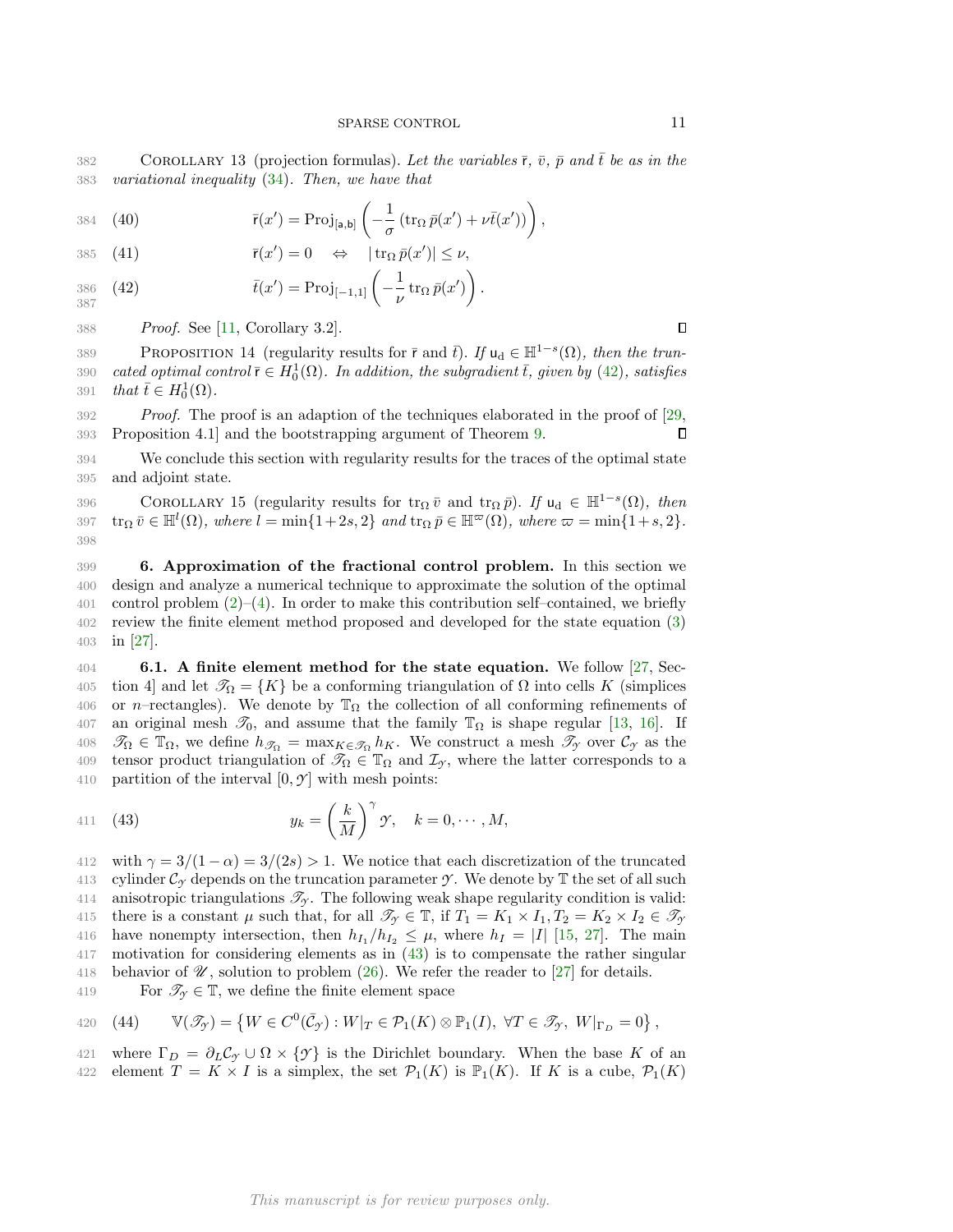423 stands for  $\mathbb{Q}_1(K)$ . We also define

$$
42
$$

$$
\mathbb{U}(\mathscr{T}) = \operatorname{tr}_{\Omega} \mathbb{V}(\mathscr{T}_{\mathscr{T}}),
$$

425 i.e., a  $\mathcal{P}_1$  finite element space over the mesh  $\mathcal{T}_\Omega$ . Finally, we assume that every  $\mathcal{T}_{\gamma} \in \mathbb{T}$ 

is such that,  $M \approx \# \mathscr{T}_{\Omega}^{1/n}$ 426 is such that,  $M \approx \# \mathcal{S}_{\Omega}^{1/n}$  so that, since  $\# \mathcal{S}_{\gamma} = M \# \mathcal{S}_{\Omega}$ , we have  $\# \mathcal{S}_{\gamma} \approx M^{n+1}$ .

427 The Galerkin approximation of [\(31\)](#page-8-2) is defined as follows:

428 (45) 
$$
V \in \mathbb{V}(\mathscr{T}_{\mathcal{Y}}): a_{\mathcal{Y}}(V,W) = (\mathsf{r}, \mathrm{tr}_{\Omega} W)_{L^2(\Omega)} \quad \forall W \in \mathbb{V}(\mathscr{T}_{\mathcal{Y}}),
$$

429 where  $a_y$  is defined in [\(32\)](#page-8-8). We present [\[27,](#page-17-7) Theorem 5.4] and [27, Corollary 7.11].

430 THEOREM 16 (error estimates). If  $\mathscr{U}(\mathsf{r}) \in \mathring{H}_L^1(y^\alpha, \mathcal{C})$  solves [\(26\)](#page-7-1) with z replaced 431 by  $\mathsf{r} \in \mathbb{H}^{1-s}(\Omega)$ , then

432 (46) 
$$
\|\nabla (\mathscr{U}(\mathbf{r})-V)\|_{L^2(y^{\alpha},\mathcal{C})} \lesssim |\log(\#\mathscr{T}_{\mathcal{Y}})|^s (\#\mathscr{T}_{\mathcal{Y}})^{-1/(n+1)} \|\mathbf{r}\|_{\mathbb{H}^{1-s}(\Omega)},
$$

433 provided  $\gamma \approx |\log(\#\mathcal{I}_\gamma)|$ . Alternatively, if  $\mathsf{u}(\mathsf{r})$  denotes the solution to [\(3\)](#page-0-2) with r as 434 a forcing term, then

<span id="page-11-1"></span>435 (47) 
$$
\| \mathsf{u}(\mathsf{r}) - \operatorname{tr}_{\Omega} V \|_{\mathbb{H}^s(\Omega)} \lesssim |\log(\#\mathscr{T}_{\mathcal{Y}})|^s (\#\mathscr{T}_{\mathcal{Y}})^{-1/(n+1)} \| \mathsf{r} \|_{\mathbb{H}^{1-s}(\Omega)}.
$$

 6.2. A fully discrete scheme for the fractional optimal control problem. 37 In section 4 we replaced the original fractional optimal control problem  $(2)-(4)$  $(2)-(4)$  by an equivalent one that involves the local state equation [\(26\)](#page-7-1) and is posed on the semi– 439 infinite cylinder  $\mathcal{C} = \Omega \times (0,\infty)$ . We then considered a truncated version of this, 440 equivalent, control problem that is posed on the bounded cylinder  $\mathcal{C}_{\gamma} = \Omega \times (0, \mathcal{Y})$  and showed that the error committed in the process is exponentially small. In light of these results, in this section we propose a fully discrete scheme to approximate the 443 solution to  $(2)-(4)$  $(2)-(4)$ : piecewise constant functions to approximate the control variable and, for the state variable, first–degree tensor product finite elements, as described in section [6.1.](#page-10-3)

446 We begin by defining the set of discrete controls, and the discrete admissible set

447 
$$
\mathbb{Z}(\mathcal{I}_{\Omega}) = \{ Z \in L^{\infty}(\Omega) : Z|_{K} \in \mathbb{P}_{0}(K) \quad \forall K \in \mathcal{I}_{\Omega} \},
$$

 $\mathbb{Z}_{ad}(\mathscr{T}_{\Omega}) = \mathsf{Z}_{ad} \cap \mathbb{Z}(\mathscr{T}_{\Omega}),$ 449

450 where  $Z_{ad}$  is defined in [\(16\)](#page-4-2). Thus, the *fully discrete optimal control problem* reads 451 as follows: Find min  $J(\text{tr}_{\Omega} V, Z)$  subject to the discrete state equation

<span id="page-11-0"></span>452 (48) 
$$
a_{\mathcal{I}}(V,W)=(Z,\operatorname{tr}_{\Omega}W)_{L^{2}(\Omega)} \quad \forall W \in \mathbb{V}(\mathscr{T}_{\mathcal{I}}),
$$

453 and the discrete control constraints  $Z \in \mathbb{Z}_{ad}(\mathcal{I}_{\Omega})$ . We recall that the functional J and 454 the discrete space  $V(\mathcal{T}_{\gamma})$  are defined by [\(1\)](#page-0-4) and [\(44\)](#page-10-4), respectively.

455 We denote by  $(\bar{V}, \bar{Z}) \in V(\mathcal{T}_{\gamma}) \times \mathbb{Z}_{ad}(\mathcal{T}_{\Omega})$  the optimal state–control pair solving 456 the fully discrete optimal control problem; existence and uniqueness of such a pair 457 being guaranteed by standard arguments. We thus define, in view of [\[8,](#page-16-4) [27\]](#page-17-7),

<span id="page-11-2"></span>
$$
\bar{U} := \operatorname{tr}_{\Omega} \bar{V},
$$

459 to obtain a discrete approximation  $(\bar{U}, \bar{Z}) \in \mathbb{U}(\mathscr{T}_{\Omega}) \times \mathbb{Z}_{ad}(\mathscr{T}_{\Omega})$  of the optimal pair  $(460 \quad (\bar{u}, \bar{z}) \in \mathbb{H}^s(\Omega) \times Z_{ad}$  that solves our original optimal control problem  $(2)-(4)$  $(2)-(4)$ . We 461 recall that  $\mathbb{U}(\mathcal{I}_{\Omega}) = \text{tr}_{\Omega} \mathbb{V}(\mathcal{I}_{\gamma})$ : a standard  $\mathcal{P}_1$  finite element space over the mesh  $\mathcal{I}_{\Omega}$ .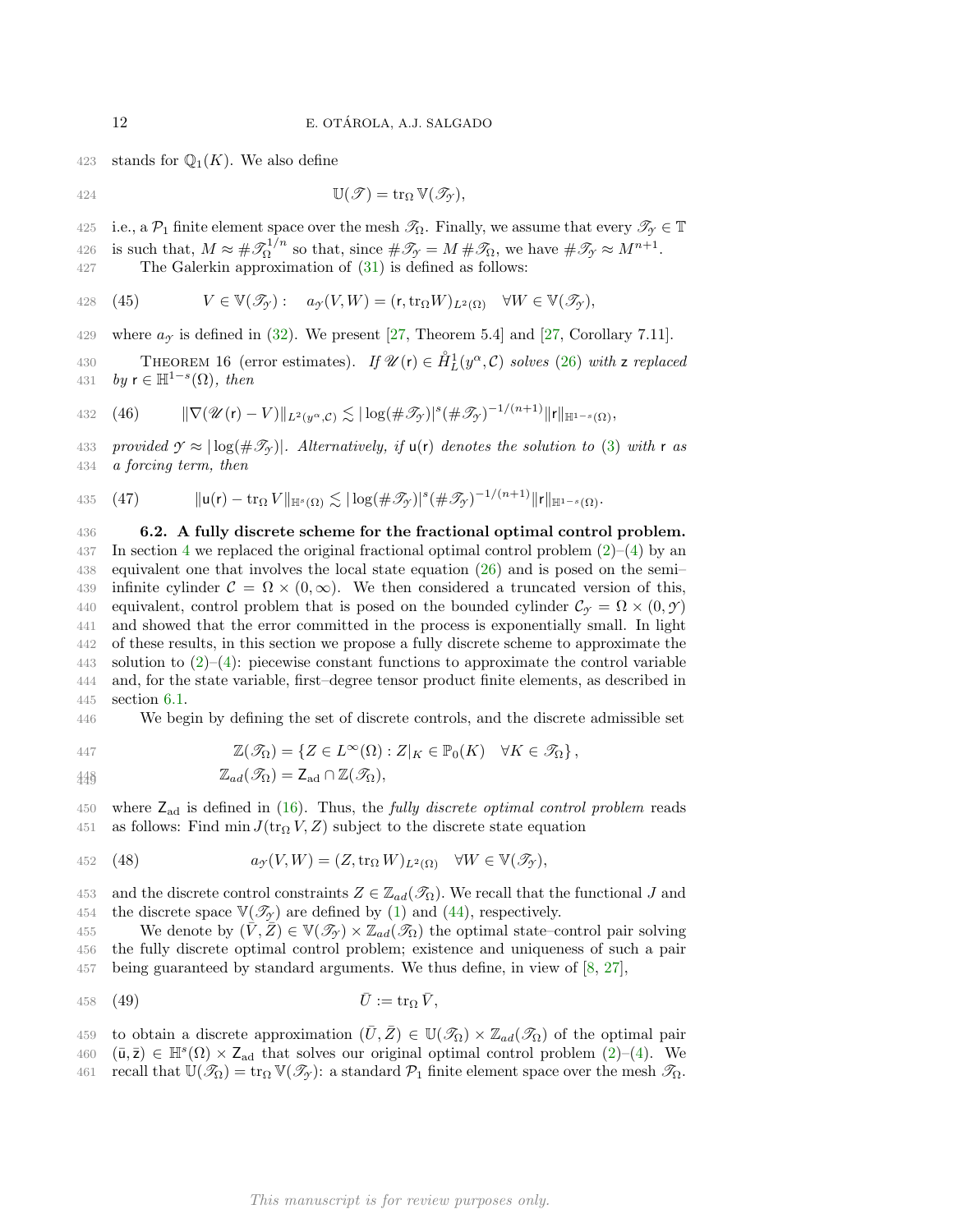- 462 Remark 17 (locality). The main advantage of the fully discrete optimal control 463 problem is its local nature: it involves the local problem [\(48\)](#page-11-0) as state equation.
- 464 To present optimality conditions we define the optimal adjoint state:

<span id="page-12-0"></span>(50)  $\bar{P} \in \mathbb{V}(\mathscr{T}_{\gamma}) : a_{\gamma}(W, \bar{P}) = (\text{tr}_{\Omega} \bar{V} - \textbf{u}_{d}, \text{tr}_{\Omega} W)_{L^{2}(\Omega)} \quad \forall W \in \mathbb{V}(\mathscr{T}_{\gamma}).$ 

466 We provide first order necessary and sufficient optimality conditions for the fully 467 discrete optimal control problem: the pair  $(\bar{V}, \bar{Z}) \in V(\mathcal{I}_{\mathcal{F}}) \times \mathbb{Z}_{ad}(\mathcal{I}_{\Omega})$  is optimal if 468 and only if  $\overline{V} = \overline{V}(\overline{Z})$  solves [\(48\)](#page-11-0) and

<span id="page-12-1"></span>469 (51) 
$$
(\operatorname{tr}_{\Omega} \bar{P} + \sigma \bar{Z} + \nu \bar{\Lambda}, Z - \bar{Z})_{L^2(\Omega)} \geq 0 \quad \forall Z \in \mathbb{Z}_{ad}(\mathscr{T}_{\Omega}),
$$

470 where  $\overline{P} = \overline{P}(\overline{Z}) \in \mathbb{V}(\mathscr{T}_{\gamma})$  solves [\(50\)](#page-12-0) and  $\overline{\Lambda} \in \partial \psi(\overline{Z})$ .

471 We now explore the properties of the discrete optimal variables. By definition we 472 have  $\partial \psi(\bar{Z}) \subset \mathbb{Z}(\mathscr{T}_{\Omega})^*$  and, consequently,  $\bar{\Lambda} \in \psi(\bar{Z})$  can be identified with an element 473 of  $\mathbb{Z}(\mathscr{T}_{\Omega})$  that verifies

<span id="page-12-2"></span>474 (52) 
$$
\bar{\Lambda}|_K = 1
$$
,  $\bar{Z}|_K > 0$ ,  $\bar{\Lambda}|_K = -1$ ,  $\bar{Z}|_K < 0$ ,  $\bar{\Lambda}|_K \in [-1, 1]$ ,  $\bar{Z}|_K = 0$ ,

475 for every  $K \in \mathcal{T}_{\Omega}$ . Consequently, by setting  $Z = Z_K \in \mathbb{P}_0(K)$ , that satisfies a  $\leq$ 476  $Z_K \leq \mathbf{b}$ , in [\(51\)](#page-12-1) we arrive at

$$
477 \qquad \qquad \sum_{K\in\mathscr{T}_{\Omega}}\left(\int_{K}\operatorname{tr}_{\Omega}\bar{P}\,dx'+|K|\left(\sigma\bar{Z}|_{K}+\nu\bar{\Lambda}|_{K}\right)\right)(Z_{K}-\bar{Z}|_{K})\geq 0.
$$

478 This discrete variational inequality implies the discrete projection formula

<span id="page-12-3"></span>479 (53) 
$$
\bar{Z}|_K = \text{Proj}_{[a,b]} \left( -\frac{1}{\sigma} \left[ \frac{1}{|K|} \int_K \text{tr}_{\Omega} \bar{P} \, \mathrm{d}x' + \nu \bar{\Lambda}|_K \right] \right).
$$

480 On the basis of  $(52)$  and  $(53)$  we have that  $[11, Section 4]$ 

481 
$$
\bar{Z}|_K = 0 \Leftrightarrow \frac{1}{|K|} \left| \int_K \text{tr}_{\Omega} \bar{P} \, \text{d} x' \right| \leq \nu \quad \forall K \in \mathcal{T}_{\Omega}
$$

482 and that

483 (54) 
$$
\bar{\Lambda}|_K = \text{Proj}_{[-1,1]} \left( -\frac{1}{\nu|T|} \int_K \text{tr}_{\Omega} \bar{P} \, \text{d} x' \right) \quad \forall K \in \mathcal{F}_{\Omega}.
$$

484 It will be useful, for the error analysis of the fully discrete optimal control problem,

485 to introduce the  $L^2$ -orthogonal projection  $\Pi_{\mathscr{T}_{\Omega}}$  onto  $\mathbb{Z}(\mathscr{T}_{\Omega})$ , which is defined as follows 486 [\[13,](#page-17-20) [16\]](#page-17-21):

<span id="page-12-4"></span>487 (55) 
$$
\Pi_{\mathscr{T}_{\Omega}}: L^{2}(\Omega) \to \mathbb{Z}(\mathscr{T}_{\Omega}), \qquad (r - \Pi_{\mathscr{T}_{\Omega}}r, Z) = 0 \quad \forall Z \in \mathbb{Z}(\mathscr{T}_{\Omega}).
$$

488 We recall the following properties of  $\Pi_{\mathscr{T}_{\Omega}}$ .

489 1. Stability: For all  $r \in L^2(\Omega)$ , we have the bound  $\|\Pi_{\mathscr{T}_{\Omega}} r\|_{L^2(\Omega)} \lesssim \|r\|_{L^2(\Omega)}$ .

<span id="page-12-5"></span>490 2. Approximation property: If  $r \in H^1(\Omega)$ , we have the error estimate

491 
$$
||\mathbf{r} - \Pi_{\mathscr{T}_{\Omega}} \mathbf{r}||_{L^2(\Omega)} \lesssim h_{\mathscr{T}_{\Omega}} ||\mathbf{r}||_{H^1(\Omega)}
$$

492 where  $h_{\mathscr{T}_{\Omega}}$  is defined as in Section [6.1;](#page-10-3) see [\[16,](#page-17-21) Lemma 1.131 and Proposition 493 1.134].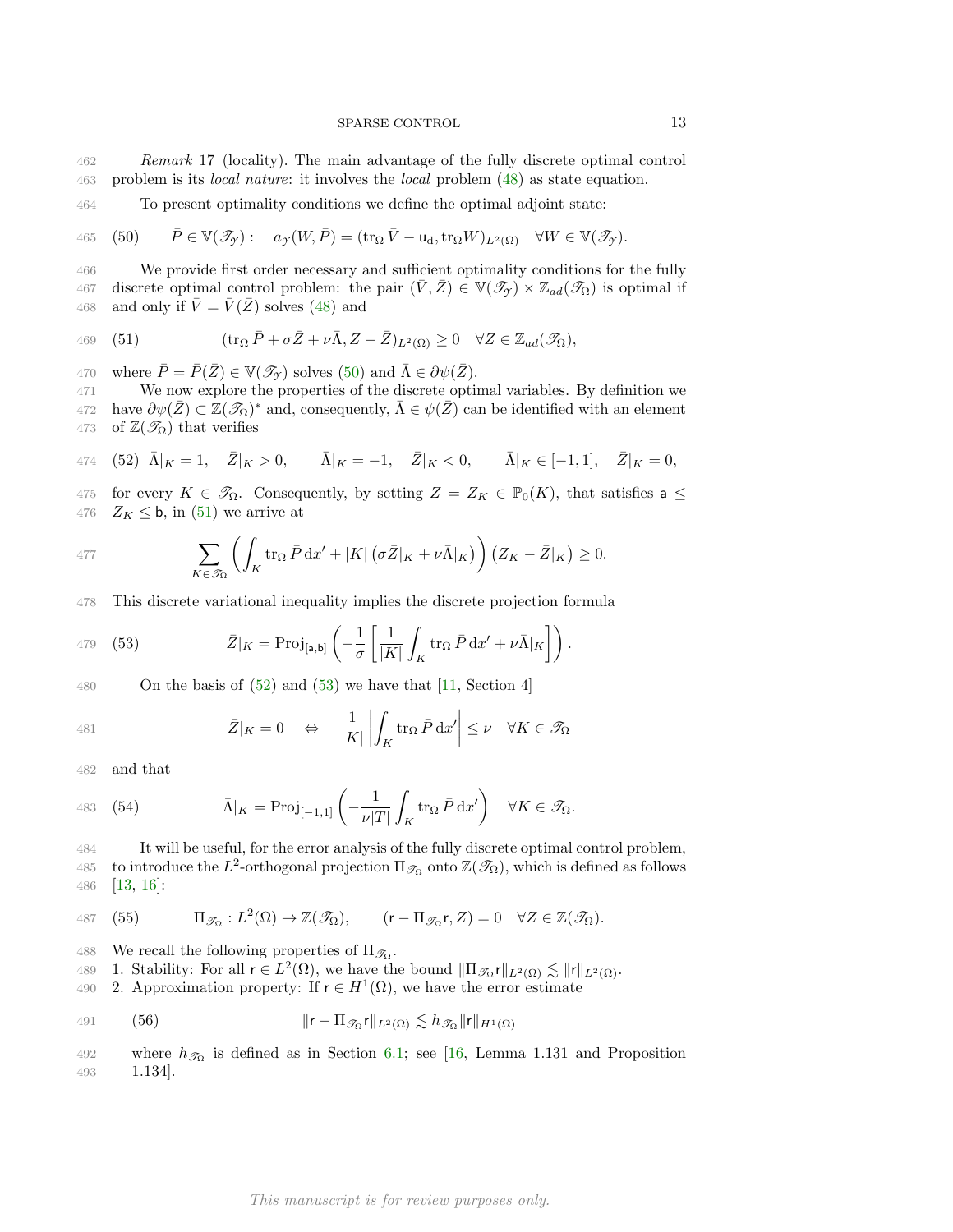494 If  $r \in L^2(\Omega)$ , [\(55\)](#page-12-4) immediately yields  $\Pi_{\mathscr{T}_{\Omega}} r|_K = (1/|K|) \int_K r \, dx'$ . Consequently

495 (57) 
$$
\Pi_{\mathscr{T}_{\Omega}} Z_{ad} \subset \mathbb{Z}_{ad}(\mathscr{T}_{\Omega}).
$$

496 We now introduce two auxiliary adjoint states. The first one is defined as the 497 solution to: Find  $Q \in \mathbb{V}(\mathcal{T}_{\gamma})$  such that

<span id="page-13-3"></span>498 (58) 
$$
a_{\mathcal{Y}}(W,Q)=(\operatorname{tr}_{\Omega}\bar{v}-\mathsf{u}_{\mathrm{d}},\operatorname{tr}_{\Omega}W)_{L^{2}(\Omega)}\quad \forall W\in\mathbb{V}(\mathscr{T}_{\mathcal{Y}}).
$$

499 The second one solves:

<span id="page-13-4"></span>500 (59) 
$$
R \in \mathbb{V}(\mathscr{T}_{\mathcal{T}}): a_{\mathcal{T}}(W,R) = (\text{tr}_{\Omega} V(\bar{r}) - \mathbf{u}_{d}, \text{tr}_{\Omega} W)_{L^{2}(\Omega)} \quad \forall W \in \mathbb{V}(\mathscr{T}_{\mathcal{T}}),
$$

501 where  $V(\bar{r})$  corresponds to the solution to problem [\(48\)](#page-11-0) with Z replaced by  $\bar{r}$ .

502 With these ingredients at hand we now proceed to derive an a priori error analysis 503 for the fully discrete optimal control problem.

<span id="page-13-7"></span>THEOREM 18 (fully discrete scheme: error estimates). Let  $(\bar{v}, \bar{r}) \in \mathring{H}_L^1(y^\alpha, \mathcal{C}_{\mathcal{I}}) \times$  $505\quad \mathsf{Z}_{ad}$  be the optimal pair for the truncated optimal control problem of section [5,](#page-8-0) and let 506  $(\bar{V}, \bar{Z}) \in V(\mathscr{T}_{\gamma}) \times \mathbb{Z}_{ad}(\mathscr{T}_{\Omega})$  be the solution to the fully discrete optimal control problem 507 of section [6.](#page-10-0) If  $u_d \in \mathbb{H}^{1-s}(\Omega)$ , then

<span id="page-13-5"></span>508 (60) 
$$
\|\bar{r}-\bar{Z}\|_{L^{2}(\Omega)} \lesssim |\log(\#\mathscr{T}_{\mathcal{Y}})|^{2s}(\#\mathscr{T}_{\mathcal{Y}})^{-\frac{1}{n+1}}\big(\|\bar{r}\|_{H^{1}(\Omega)}+\|u_{d}\|_{\mathbb{H}^{1-s}(\Omega)}\big),
$$

509 and

<span id="page-13-6"></span>510 (61) 
$$
\| \operatorname{tr}_{\Omega}(\bar{v}-\bar{V})\|_{\mathbb{H}^{s}(\Omega)} \lesssim |\log(\#\mathscr{T}_{\mathscr{T}})|^{2s}(\#\mathscr{T}_{\mathscr{T}})^{-\frac{1}{n+1}}\big(\|\bar{r}\|_{H^{1}(\Omega)}+\|u_{d}\|_{\mathbb{H}^{1-s}(\Omega)}\big),
$$

511 where the hidden constants in both inequalities are independent of the discretization 512 parameters and the continuous and discrete optimal variables.

513 *Proof.* We proceed in five steps.

514 Step 1. We observe that since  $\mathbb{Z}_{ad}(\mathscr{T}_{\Omega}) \subset Z_{ad}$ , we are allowed to set  $r = \overline{Z}$  in the 515 variational inequality [\(34\)](#page-8-4). This yields the inequality

516 
$$
(\operatorname{tr}_{\Omega} \bar{p} + \sigma \bar{r} + \nu \bar{t}, \bar{Z} - \bar{r})_{L^2(\Omega)} \geq 0.
$$

517 On the other hand, in view of [\(57\)](#page-13-0), we can set  $Z = \Pi_{\mathcal{S}_{\Omega}} \bar{r}$  in [\(51\)](#page-12-1) and conclude that

518 
$$
(\operatorname{tr}_{\Omega} \bar{P} + \sigma \bar{Z} + \nu \bar{\Lambda}, \Pi_{\mathscr{T}_{\Omega}} \bar{r} - \bar{Z})_{L^2(\Omega)} \geq 0.
$$

Since  $\bar{t} ∈ ∂ψ(\bar{r})$  and  $\bar{\Lambda} ∈ ∂ψ(Z)$ , [\(14\)](#page-4-3) gives that the previous inequalities are equivalent 520 to the following ones:

<span id="page-13-2"></span><span id="page-13-1"></span>
$$
\text{(62)} \qquad \qquad (\text{tr}_{\Omega} \,\bar{p} + \sigma \bar{r}, \bar{Z} - \bar{r})_{L^2(\Omega)} + \nu(\psi(\bar{Z}) - \psi(\bar{r})) \geq 0,
$$

$$
\mathbf{1}_{23}^2 \quad \text{(63)} \qquad \qquad (\text{tr}_\Omega \, \bar{P} + \sigma \bar{Z}, \Pi_{\mathscr{T}_\Omega} \bar{r} - \bar{Z})_{L^2(\Omega)} + \nu (\psi (\Pi_{\mathscr{T}_\Omega} \bar{r}) - \psi (\bar{Z})) \geq 0.
$$

524 We recall that  $\psi(\mathsf{w}) = ||\mathsf{w}||_{L^1(\Omega)}$ . Invoking the fact that  $\Pi_{\mathscr{T}_{\Omega}}$  is defined as in [\(55\)](#page-12-4), we 525 conclude that  $\psi(\Pi_{\mathscr{T}_{\Omega}}\vec{r}) \leq \psi(\vec{r})$ , and thus  $(\psi(\bar{Z}) - \psi(\vec{r})) + (\psi(\Pi_{\mathscr{T}_{\Omega}}\vec{r}) - \psi(\bar{Z})) \leq 0$ . The

526 latter and the addition of the inequalities [\(62\)](#page-13-1) and [\(63\)](#page-13-2) imply that

527 
$$
(\operatorname{tr}_{\Omega} \bar{p} + \sigma \bar{r}, \bar{Z} - \bar{r})_{L^2(\Omega)} + (\operatorname{tr}_{\Omega} \bar{P} + \sigma \bar{Z}, \Pi_{\mathscr{T}_{\Omega}} \bar{r} - \bar{Z})_{L^2(\Omega)} \geq 0,
$$

<span id="page-13-0"></span>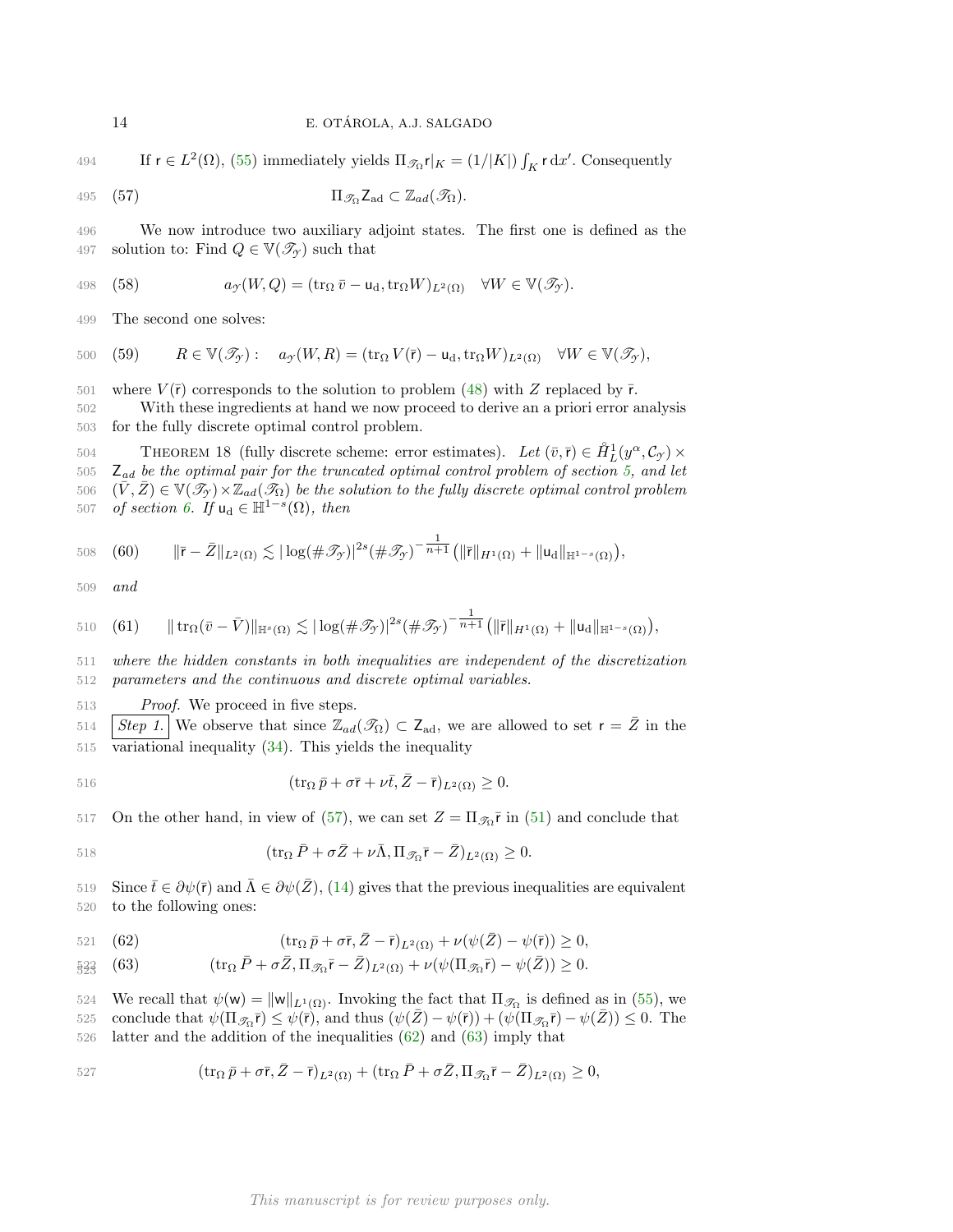528 which yields the basic error estimate

<span id="page-14-0"></span>
$$
\begin{aligned} \sigma \|\bar{\mathbf{r}} - \bar{Z}\|_{L^2(\Omega)}^2 &\leq (\text{tr}_{\Omega}(\bar{p} - \bar{P}), \bar{Z} - \bar{\mathbf{r}})_{L^2(\Omega)} + (\text{tr}_{\Omega} \bar{P} + \sigma \bar{Z}, \Pi_{\mathscr{T}_{\Omega}} \bar{\mathbf{r}} - \bar{\mathbf{r}})_{L^2(\Omega)} \\ &= \mathbf{I} + \mathbf{II}. \end{aligned}
$$

530 Step 2. The goal of this step is to control the term I in  $(64)$ . To accomplish this  $t$ <sub>531</sub> task, we use the auxiliary adjoint states  $Q$  and  $R$  defined as the solutions to problems 532 [\(58\)](#page-13-3) and [\(59\)](#page-13-4), respectively, and write

$$
533 \quad (65)
$$

$$
I = (\operatorname{tr}_{\Omega}(\bar{p} - Q), \bar{Z} - \bar{r})_{L^2(\Omega)} + (\operatorname{tr}_{\Omega}(Q - R), \bar{Z} - \bar{r})_{L^2(\Omega)}
$$
  
+ 
$$
(\operatorname{tr}_{\Omega}(R - \bar{P}), \bar{Z} - \bar{r})_{L^2(\Omega)}
$$
  
=: I<sub>1</sub> + I<sub>2</sub> + I<sub>3</sub>.

 $534$  To bound the term I<sub>1</sub> we realize that Q, defined as the solution to  $(58)$ , is nothing 535 but the Galerkin approximation of the optimal adjoint state  $\bar{p}$ . Consequently, an 536 application of the error estimate of [\[28,](#page-17-23) Proposition 28] yields

<span id="page-14-2"></span>537 (66) 
$$
\| \operatorname{tr}_{\Omega}(\bar{p}-\bar{Q}) \|_{L^2(\Omega)} \lesssim |\log N|^{2s} N^{-\frac{1+s}{n+1}} \left( \| \operatorname{tr}_{\Omega} \bar{v} \|_{\mathbb{H}^{1-s}(\Omega)} + \| u_d \|_{\mathbb{H}^{1-s}(\Omega)} \right),
$$

538 where  $N = \# \mathscr{T}_{\mathscr{T}}$ . We note that the  $\mathbb{H}^{1-s}(\Omega)$ –norm of tr<sub> $\Omega$ </sub>  $\bar{v}$  is uniformly controlled in 539 view of Corollary [15.](#page-10-5)

 $540$  We now bound the term  $I_2$ . To accomplish this task, we invoke the trace estimate 541 [\(13\)](#page-3-2), a stability estimate for the discrete problem that  $Q - R$  solves and the error 542 estimate of [\[28,](#page-17-23) Proposition 28]. In fact, these arguments allow us to obtain

<span id="page-14-1"></span>543 (67) 
$$
\|\operatorname{tr}_{\Omega}(Q-R)\|_{L^{2}(\Omega)} \lesssim \|\nabla(Q-R)\|_{L^{2}(y^{\alpha},\mathcal{C}_{\mathcal{Y}})} \lesssim \|\operatorname{tr}_{\Omega}(\bar{v}-V(\bar{r}))\|_{\mathbb{H}^{-s}(\Omega)}
$$

$$
\lesssim \|\operatorname{tr}_{\Omega}(\bar{v}-V(\bar{r}))\|_{L^{2}(\Omega)} \lesssim |\log N|^{2s} N^{-\frac{1+s}{n+1}} \|\bar{r}\|_{\mathbb{H}^{1-s}(\Omega)}.
$$

544 We remark that, in view of the results of Proposition [14,](#page-10-6) we have that  $\bar{r} \in H_0^1(\Omega) \hookrightarrow$ 545  $\mathbb{H}^{1-s}(\Omega)$  for  $s \in (0,1)$ .

546 We now estimate the remaining term I<sub>3</sub>. To do this, we set  $W = V(\bar{r}) - \bar{V} \in V(\mathscr{T}_{\gamma})$ 547 as a test function in the problem that  $R - \bar{P}$  solves. This yields

548 
$$
a_{\mathcal{Y}}(V(\bar{r}) - \bar{V}, R - \bar{P}) = (\text{tr}_{\Omega}(V(\bar{r}) - \bar{V}), \text{tr}_{\Omega}(V(\bar{r}) - \bar{V}))_{L^{2}(\Omega)}.
$$

549 Similarly, by setting  $W = R - \overline{P} \in V(\mathscr{T}_{\gamma})$  as a test function in the problem that 550  $V(\bar{r}) - \bar{V}$  solves we arrive at

551 
$$
a_{\mathcal{Y}}(V(\bar{r}) - \bar{V}, R - \bar{P}) = (\bar{r} - \bar{Z}, \text{tr}_{\Omega}(R - \bar{P}))_{L^{2}(\Omega)}.
$$

552 Consequently,

553 
$$
I_3 = (\text{tr}_{\Omega}(R - \bar{P}), \bar{Z} - \bar{r})_{L^2(\Omega)} = -\|\text{tr}_{\Omega}(V(\bar{r}) - \bar{V})\|_{L^2(\Omega)}^2 \leq 0.
$$

554  $\int Step 3.$  In this step we bound the term II =  $(\text{tr}_{\Omega} \bar{P} + \sigma \bar{Z}, \Pi_{\mathscr{T}_{\Omega}} \bar{r} - \bar{r})_{L^2(\Omega)}$  in [\(64\)](#page-14-0). We 555 begin by rewriting II as follows: 556

557 
$$
\Pi = (\operatorname{tr}_{\Omega} \bar{p} + \sigma \bar{r}, \Pi_{\mathscr{T}_{\Omega}} \bar{r} - \bar{r})_{L^2(\Omega)} + (\operatorname{tr}_{\Omega} (\bar{P} \pm R \pm Q - \bar{p}), \Pi_{\mathscr{T}_{\Omega}} \bar{r} - \bar{r})_{L^2(\Omega)} + \sigma (\bar{Z} - \bar{r}, \Pi_{\mathscr{T}_{\Omega}} \bar{r} - \bar{r})_{L^2(\Omega)} = \Pi_1 + \Pi_2 + \Pi_3.
$$

# This manuscript is for review purposes only.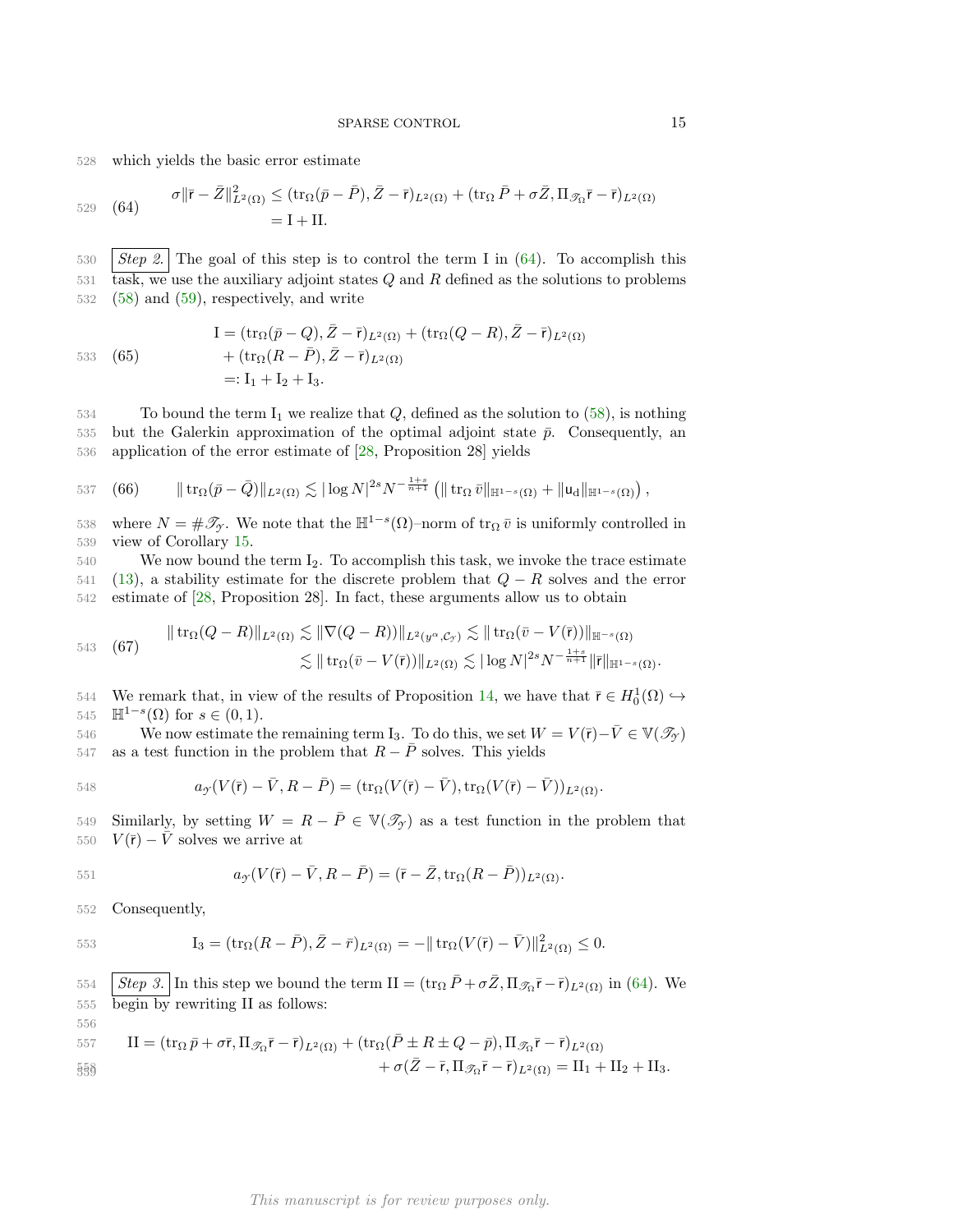560 The control of the first term,  $\text{II}_1$  follows from the definition  $(55)$  of  $\Pi_{\mathscr{T}_{\Omega}}$ , its approxi-561 mation property [\(56\)](#page-12-5) and the regularity results of Propositions [14](#page-10-6) and [15:](#page-10-5)

562 
$$
\Pi_1 = (\operatorname{tr}_{\Omega} \bar{p} + \sigma \bar{r} - \Pi_{\mathscr{T}_{\Omega}} (\operatorname{tr}_{\Omega} \bar{p} + \sigma \bar{r}), \Pi_{\mathscr{T}_{\Omega}} \bar{r} - \bar{r})_{L^2(\Omega)}
$$

$$
\lesssim h_{\mathscr{T}_{\Omega}}^2 \|\operatorname{tr}_{\Omega} \bar{p} + \sigma \bar{\mathsf{r}} \|_{H^1(\Omega)} \|\bar{\mathsf{r}} \|_{H^1(\Omega)}.
$$

565 We note that the  $H^1(Ω)$ –norm of tr<sub>Ω</sub>  $\bar{p}$  is uniformly controlled in view of the results 566 of Corollary [15.](#page-10-5) The term  $II_2$  is bounded by employing the arguments of Step 3:  $t_{\text{FQ}}(\bar{P}-R)$  is controlled in view of the trace estimate [\(13\)](#page-3-2) and the stability of the 568 problems that  $\overline{P} - R$  and  $V(\overline{r}) - \overline{V}$  solve:

569 
$$
\|\operatorname{tr}_{\Omega}(\bar{P}-R)\|_{L^2(\Omega)} \lesssim \|\operatorname{tr}_{\Omega}(\bar{V}-V(\bar{r}))\|_{\mathbb{H}^{-s}(\Omega)} \lesssim \|\bar{Z}-\bar{r}\|_{L^2(\Omega)}.
$$

570 The terms  $\text{tr}_{\Omega}(R-Q)$  and  $\text{tr}_{\Omega}(Q-\bar{p})$  are bounded as in [\(67\)](#page-14-1) and [\(66\)](#page-14-2), respectively.  $571$  The estimate for  $II_3$  is a trivial consequence of the Cauchy–Schwarz inequality.

 $572$  Step 4. The desired error bound [\(60\)](#page-13-5) follows from collecting all estimates that we

573 obtained in previous steps and recalling that  $h_{\mathscr{T}_{\Omega}} \approx (\#\mathscr{T}_{\mathscr{T}})^{-1/(n+1)}$ .

 $574$  Step 5. We finally derive estimate [\(61\)](#page-13-6). A basic application of the triangle inequality 575 yields

576 
$$
\| \operatorname{tr}_{\Omega}(\bar{v}-\bar{V})\|_{\mathbb{H}^{s}(\Omega)} \leq \| \operatorname{tr}_{\Omega}(\bar{v}-V(\bar{r}))\|_{\mathbb{H}^{s}(\Omega)} + \| \operatorname{tr}_{\Omega}(V(\bar{r})-\bar{V})\|_{\mathbb{H}^{s}(\Omega)}.
$$

577 The estimate for the term  $|| tr_Ω(ō-V(τ))||_{\mathbb{H}^{s}(\Omega)}$  follows by applying the error estimate 578 [\(47\)](#page-11-1). To control the remaining term  $\|\text{tr}_{\Omega}(V(\bar{r}) - V)\|_{\mathbb{H}^s(\Omega)}$  we invoke a stability result 579 and estimate [\(60\)](#page-13-5). A collection of these estimates yields [\(61\)](#page-13-6). This concludes the 580 proof.  $\Box$ 

581 As a consequence of the estimates of Theorems [12](#page-8-9) and [18](#page-13-7) we arrive at the com-582 pletion of the a priori error analysis for the fully discrete optimal control problem.

THEOREM 19 (fractional control problem: error estimates). Let  $(\bar{V}, \bar{Z}) \in \mathbb{V}(\mathcal{I}_{\gamma}) \times$ 584  $\mathbb{Z}_{ad}(\mathcal{T}_{\Omega})$  be the optimal pair for the fully discrete optimal control problem of section 585 [6](#page-10-0) and let  $\bar{U} \in \mathbb{U}(\mathscr{T}_{\Omega})$  be defined as in [\(49\)](#page-11-2). If  $u_d \in \mathbb{H}^{1-s}(\Omega)$ , then

<span id="page-15-0"></span>586 (68) 
$$
\|\bar{z}-\bar{Z}\|_{L^{2}(\Omega)} \lesssim |\log(\#\mathscr{T}_{\mathscr{T}})|^{2s}(\#\mathscr{T}_{\mathscr{T}})^{-\frac{1}{n+1}}(\|\bar{r}\|_{H^{1}(\Omega)}+\|u_{d}\|_{\mathbb{H}^{1-s}(\Omega)}),
$$

587 and

<span id="page-15-1"></span>588 (69) 
$$
\|\bar{\mathbf{u}} - \bar{U}\|_{\mathbb{H}^{s}(\Omega)} \lesssim |\log(\#\mathscr{T}_{\mathcal{J}})|^{2s} (\#\mathscr{T}_{\mathcal{J}})^{-\frac{1}{n+1}} (\|\bar{\mathbf{r}}\|_{H^{1}(\Omega)} + \|\mathbf{u}_{d}\|_{\mathbb{H}^{1-s}(\Omega)}),
$$

589 where the hidden constants in both inequalities are independent of the discretization 590 parameters and the continuous and discrete optimal variables.

591 Proof. To obtain the error estimate [\(68\)](#page-15-0) we invoke the estimates [\(36\)](#page-8-6) and [\(60\)](#page-13-5). 592 In fact, we have that

593 
$$
\|\overline{\mathbf{z}} - \overline{\mathbf{Z}}\|_{L^2(\Omega)} \le \|\overline{\mathbf{z}} - \overline{\mathbf{r}}\|_{L^2(\Omega)} + \|\overline{\mathbf{r}} - \overline{\mathbf{Z}}\|_{L^2(\Omega)}
$$
  
594 
$$
\lesssim \left(e^{-\sqrt{\lambda_1}\mathcal{T}/4} + |\log(\#\mathcal{T}_{\mathcal{T}})|^{2s} (\#\mathcal{T}_{\mathcal{T}})^{-\frac{1}{n+1}}\right) \left(\|\overline{\mathbf{r}}\|_{H^1(\Omega)} + \|\mathbf{u}_d\|_{\mathbb{H}^{1-s}(\Omega)}\right).
$$

596 The election of the truncation parameter  $\mathcal{T} \approx |\log(\mathcal{H}(\mathcal{T}_Y))|$  allows us to conclude; see 597 [\[27,](#page-17-7) Remark 5.5] for details. Finally, to derive [\(69\)](#page-15-1), we use that  $\bar{u} = \text{tr}_{\Omega} \overline{\mathscr{U}}$ ,  $\bar{U} = \text{tr}_{\Omega} \overline{V}$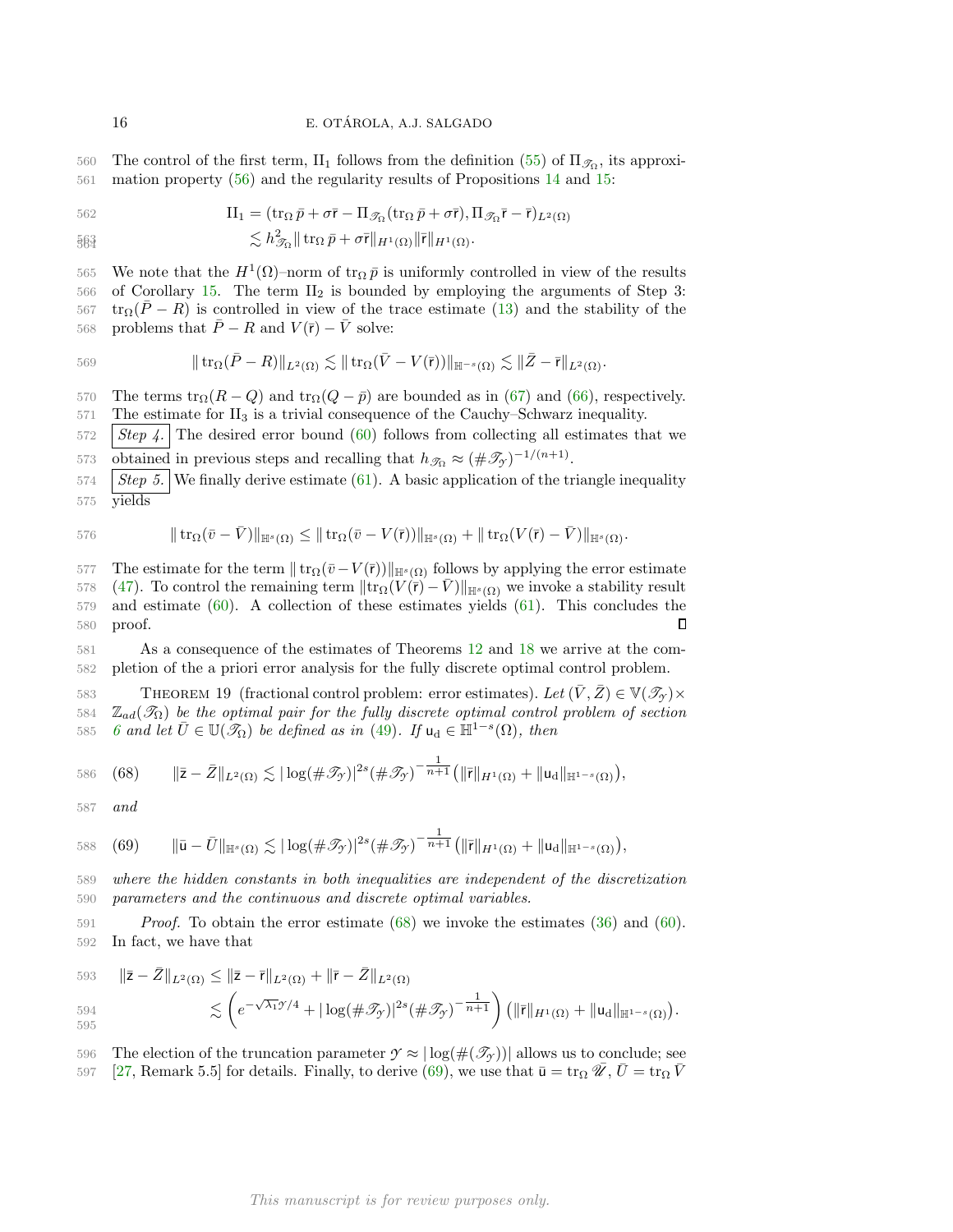### SPARSE CONTROL 17

598 and apply the estimates [\(37\)](#page-8-7) and [\(61\)](#page-13-6) as follows:

599 
$$
\|\bar{\mathbf{u}} - \bar{U}\|_{\mathbb{H}^s(\Omega)} \le \|\bar{\mathbf{u}} - \operatorname{tr}_{\Omega} \bar{v}\|_{\mathbb{H}^s(\Omega)} + \|\operatorname{tr}_{\Omega} \bar{v} - \bar{U}\|_{\mathbb{H}^s(\Omega)}
$$
  
\n600 
$$
\lesssim \left(e^{-\sqrt{\lambda_1}\mathcal{T}/4} + |\log(\#\mathcal{T}_{\mathcal{T}})|^{2s} (\#\mathcal{T}_{\mathcal{T}})^{-\frac{1}{n+1}}\right) \left(\|\bar{r}\|_{H^1(\Omega)} + \|\mathbf{u}_d\|_{\mathbb{H}^{1-s}(\Omega)}\right).
$$

602 The fact that  $\gamma \approx |\log(\#(\mathcal{T}_\gamma))|$  yields [\(69\)](#page-15-1) and concludes the proof.

603 Remark 20 (complexity). For  $u_d \in H^{1-s}(\Omega)$  the error estimate [\(68\)](#page-15-0) exhibits nearly–optimal linear order with respect to the total number of degrees of freedom 605 # $\mathcal{F}_{\gamma}$ . However, the complexity of the method is superlinear with respect to  $\#\mathcal{F}_{\Omega}$ , the number of degrees of freedom in Ω. This can be cured with geometric grading in 607 the extended variable and hp-methodology, as it has been recently developed in [\[4\]](#page-16-10). In fact, if the latter solution technique is utilized to approximate the solutions to the state and adjoint equations, discarding logarithmic terms the following error estimate can be derived

$$
\|\bar{\mathbf{z}} - \bar{Z}\|_{L^2(\Omega)} \lesssim (\#\mathcal{F}_\Omega)^{-\frac{1}{n}}.
$$

612 This estimate exhibits near-optimal linear order with respect to  $\#\mathcal{F}_\Omega$ . Since the 613 aforementioned method requires  $\mathcal{O}(\#\mathcal{I}_\Omega \log(\#\mathcal{I}_\Omega))$  degrees of freedom, it is thus 614 circumventing the fact that an extra dimension was incorporated to the resolution of 615 the optimal control problem.

## 616 REFERENCES

- <span id="page-16-8"></span>617 [1] H. ANTIL AND E. OTÁROLA, A FEM for an optimal control problem of fractional powers of 618 elliptic operators, SIAM J. Control Optim., 53 (2015), pp. 3432–3456, [http://dx.doi.org/](http://dx.doi.org/10.1137/140975061) 619 [10.1137/140975061.](http://dx.doi.org/10.1137/140975061)
- <span id="page-16-9"></span>620 [2] H. ANTIL, E. OTÁROLA, AND A. J. SALGADO, A space-time fractional optimal control problem: 621 analysis and discretization, SIAM J. Control Optim., 54 (2016), pp. 1295–1328, [http:](http://dx.doi.org/10.1137/15M1014991) 622 [//dx.doi.org/10.1137/15M1014991.](http://dx.doi.org/10.1137/15M1014991)
- <span id="page-16-1"></span>623 [3] T. Atanackovic, S. Pilipovic, B. Stankovic, and D. Zorica, Fractional Calculus with Ap-624 plications in Mechanics: Vibrations and Diffusion Processes, 2014.
- <span id="page-16-10"></span>625 [4] L. BANJAI, J. MELENK, R. H. NOCHETTO, E. OTÁROLA, A. J. SALGADO, AND C. SCHWAB, 626 Tensor FEM for spectral fractional diffusion. arXiv:1707.07367, 2017, [https://arxiv.org/](https://arxiv.org/abs/1707.07367) 627 [abs/1707.07367.](https://arxiv.org/abs/1707.07367)
- <span id="page-16-3"></span>628 [5] A. BONITO, J. P. BORTHAGARAY, R. H. NOCHETTO, E. OTÁROLA, AND A. J. SALGADO, Nu-629 merical methods for fractional diffusion. arXiv:1707.01566, 2017, [https://arxiv.org/abs/](https://arxiv.org/abs/1707.01566) 630 [1707.01566.](https://arxiv.org/abs/1707.01566)<br>631 [6] A. BUENO-OROV
- <span id="page-16-2"></span>631 [6] A. Bueno-Orovio, D. Kay, V. Grau, B. Rodriguez, and K. Burrage, Fractional diffusion 632 models of cardiac electrical propagation: role of structural heterogeneity in dispersion of 633 repolarization, J. R. Soc. Interface, 11 (2014), [http://dx.doi.org/10.1098/rsif.2014.0352.](http://dx.doi.org/10.1098/rsif.2014.0352)
- <span id="page-16-6"></span>634 [7] X. CABRÉ AND J. TAN, Positive solutions of nonlinear problems involving the square root of 635 the Laplacian, Adv. Math., 224 (2010), pp. 2052–2093, [http://dx.doi.org/10.1016/j.aim.](http://dx.doi.org/10.1016/j.aim.2010.01.025) 636 [2010.01.025.](http://dx.doi.org/10.1016/j.aim.2010.01.025)
- <span id="page-16-4"></span>637 [8] L. Caffarelli and L. Silvestre, An extension problem related to the fractional Lapla-638 cian, Comm. Part. Diff. Eqs., 32 (2007), pp. 1245–1260, [http://dx.doi.org/10.1080/](http://dx.doi.org/10.1080/03605300600987306) 639 [03605300600987306.](http://dx.doi.org/10.1080/03605300600987306)
- <span id="page-16-5"></span>640 [9] A. CAPELLA, J. DAVILA, L. DUPAIGNE, AND Y. SIRE, Regularity of radial extremal solutions 641 for some non-local semilinear equations, Comm. Partial Differential Equations, 36 (2011), 642 pp. 1353–1384, [http://dx.doi.org/10.1080/03605302.2011.562954.](http://dx.doi.org/10.1080/03605302.2011.562954)
- <span id="page-16-7"></span>643 [10] E. Casas, R. Herzog, and G. Wachsmuth, Approximation of sparse controls in semilinear 644 equations by piecewise linear functions, Numer. Math., 122 (2012), pp. 645–669, [http:](http://dx.doi.org/10.1007/s00211-012-0475-7) 645 [//dx.doi.org/10.1007/s00211-012-0475-7.](http://dx.doi.org/10.1007/s00211-012-0475-7)
- <span id="page-16-0"></span>646 [11] E. Casas, R. Herzog, and G. Wachsmuth, Optimality conditions and error analysis of semi- $647$  linear elliptic control problems with  $L^1$  cost functional, SIAM J. Optim., 22 (2012), pp. 795– 648 820, [http://dx.doi.org/10.1137/110834366.](http://dx.doi.org/10.1137/110834366)

 $\Box$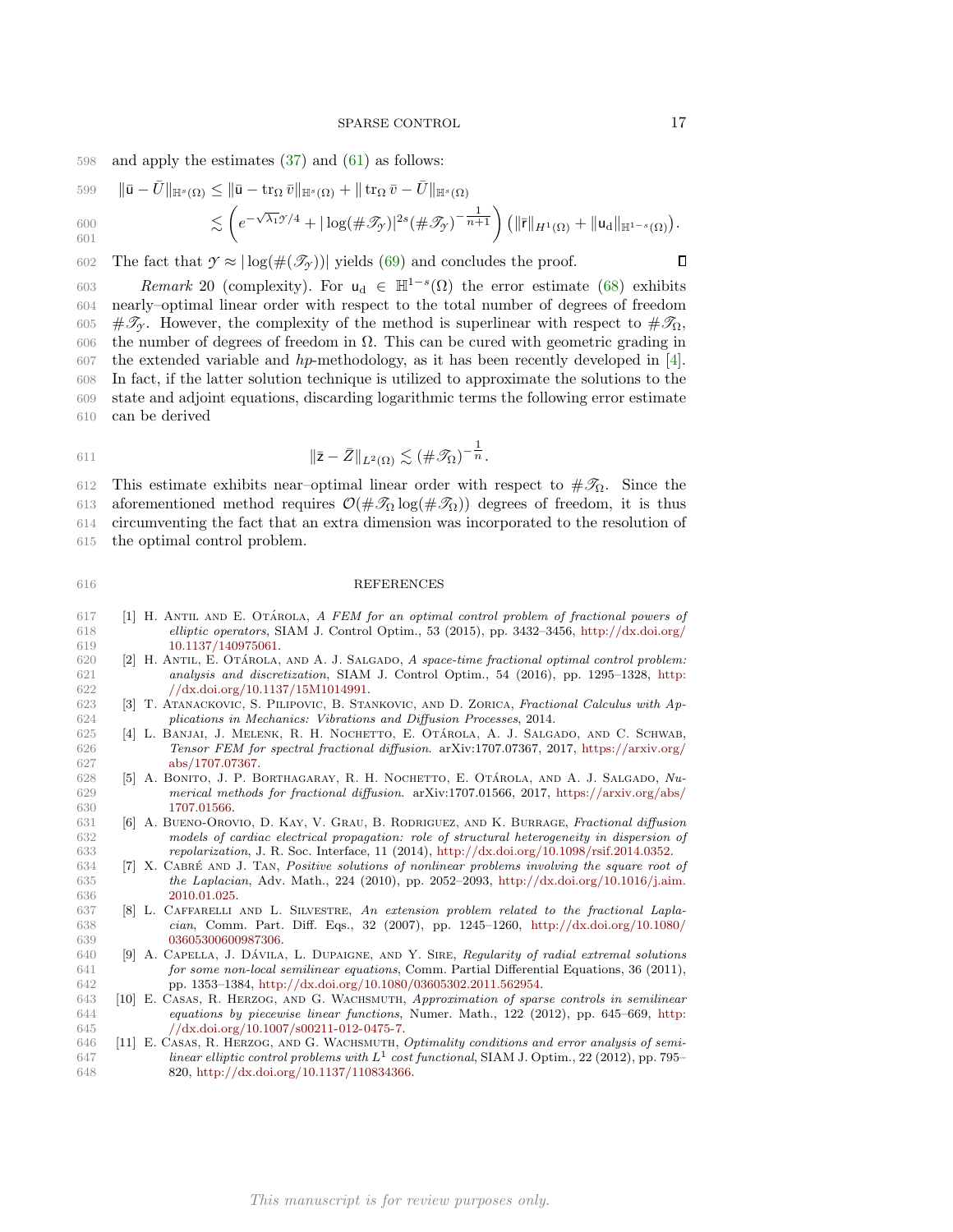- <span id="page-17-0"></span> [12] W. Chen, A speculative study of 2/3-order fractional laplacian modeling of turbulence: Some thoughts and conjectures, Chaos, 16 (2006), 023126, pp. 1–11, [http://dx.doi.org/http://](http://dx.doi.org/http://dx.doi.org/10.1063/1.2208452) [dx.doi.org/10.1063/1.2208452.](http://dx.doi.org/http://dx.doi.org/10.1063/1.2208452)
- <span id="page-17-20"></span> [13] P. Ciarlet, The finite element method for elliptic problems, SIAM, Philadelphia, PA, 2002, [http://dx.doi.org/10.1137/1.9780898719208.](http://dx.doi.org/10.1137/1.9780898719208)
- <span id="page-17-16"></span> [14] F. H. Clarke, Optimization and nonsmooth analysis, vol. 5 of Classics in Applied Mathematics, Society for Industrial and Applied Mathematics (SIAM), Philadelphia, PA, second ed., 1990, [http://dx.doi.org/10.1137/1.9781611971309.](http://dx.doi.org/10.1137/1.9781611971309)
- <span id="page-17-22"></span>657 [15] R. DURÁN AND A. LOMBARDI, Error estimates on anisotropic  $Q_1$  elements for functions in weighted Sobolev spaces, Math. Comp., 74 (2005), pp. 1679–1706 (electronic), [http://dx.](http://dx.doi.org/10.1090/S0025-5718-05-01732-1) [doi.org/10.1090/S0025-5718-05-01732-1.](http://dx.doi.org/10.1090/S0025-5718-05-01732-1)
- <span id="page-17-21"></span>660 [16] A. ERN AND J.-L. GUERMOND, Theory and practice of finite elements, vol. 159 of Applied Mathematical Sciences, Springer-Verlag, New York, 2004.
- <span id="page-17-12"></span> [17] D. Fujiwara, Concrete characterization of the domains of fractional powers of some elliptic differential operators of the second order, Proc. Japan Acad., 43 (1967), pp. 82–86.
- <span id="page-17-1"></span>664 [18] P. GATTO AND J. HESTHAVEN, Numerical approximation of the fractional Laplacian via hp- finite elements, with an application to image denoising, J. Sci. Comp., 65 (2015), pp. 249– 270, [http://dx.doi.org/10.1007/s10915-014-9959-1.](http://dx.doi.org/10.1007/s10915-014-9959-1)
- <span id="page-17-15"></span> [19] V. GOL'DSHTEIN AND A. UKHLOV, Weighted Sobolev spaces and embedding theorems, Trans. Amer. Math. Soc., 361 (2009), pp. 3829–3850, [http://dx.doi.org/10.1090/](http://dx.doi.org/10.1090/S0002-9947-09-04615-7) [S0002-9947-09-04615-7.](http://dx.doi.org/10.1090/S0002-9947-09-04615-7)
- <span id="page-17-2"></span>670 [20] R. ISHIZUKA, S.-H. CHONG, AND F. HIRATA, An integral equation theory for inhomogeneous molecular fluids: The reference interaction site model approach, J. Chem. Phys. 128 (2008). molecular fluids: The reference interaction site model approach, J. Chem. Phys, 128 (2008), 034504, [http://dx.doi.org/http://dx.doi.org/10.1063/1.2819487.](http://dx.doi.org/http://dx.doi.org/10.1063/1.2819487)
- <span id="page-17-19"></span>673 [21] D. KINDERLEHRER AND G. STAMPACCHIA, An introduction to variational inequalities and their applications, vol. 88 of Pure and Applied Mathematics, Academic Press, Inc. [Harcourt Brace Jovanovich, Publishers], New York-London, 1980.
- <span id="page-17-5"></span>676 [22] N. LANDKOF, Foundations of modern potential theory, Springer-Verlag, New York, 1972. Trans- lated from the Russian by A. P. Doohovskoy, Die Grundlehren der mathematischen Wis-senschaften, Band 180.
- <span id="page-17-3"></span>679 [23] S. LEVENDORSKII, Pricing of the American put under Lévy processes, Int. J. Theor. Appl. Finance, 7 (2004), pp. 303–335, [http://dx.doi.org/10.1142/S0219024904002463.](http://dx.doi.org/10.1142/S0219024904002463)
- <span id="page-17-10"></span> [24] J.-L. Lions and E. Magenes, Non-homogeneous boundary value problems and applications. Vol. I, Springer-Verlag, New York, 1972.
- <span id="page-17-13"></span> [25] B. Muckenhoupt, Weighted norm inequalities for the Hardy maximal function, Trans. Amer. Math. Soc., 165 (1972), pp. 207–226.
- <span id="page-17-6"></span> [26] R. Musina and A. I. Nazarov, On fractional Laplacians, Comm. Partial Differential Equa-tions, 39 (2014), pp. 1780–1790, [http://dx.doi.org/10.1080/03605302.2013.864304.](http://dx.doi.org/10.1080/03605302.2013.864304)
- <span id="page-17-7"></span>687 [27] R. H. NOCHETTO, E. OTÁROLA, AND A. J. SALGADO, A PDE approach to fractional diffusion in general domains: A priori error analysis, Found. Comput. Math., 15 (2015), pp. 733–791, [http://dx.doi.org/10.1007/s10208-014-9208-x.](http://dx.doi.org/10.1007/s10208-014-9208-x)
- <span id="page-17-23"></span>690 [28] R. H. NOCHETTO, E. OTÁROLA, AND A. J. SALGADO, A PDE approach to space-time fractional parabolic problems, SIAM J. Numer. Anal., 54 (2016), pp. 848–873, [http://dx.doi.org/10.](http://dx.doi.org/10.1137/14096308X) [1137/14096308X.](http://dx.doi.org/10.1137/14096308X)
- <span id="page-17-9"></span> [29] E. Otarola, A piecewise linear FEM for an optimal control problem of fractional opera- tors: error analysis on curved domains, ESAIM Math. Model. Numer. Anal., 51 (2017), pp. 1473–1500, [http://dx.doi.org/10.1051/m2an/2016065.](http://dx.doi.org/10.1051/m2an/2016065)
- <span id="page-17-17"></span> [30] W. Schirotzek, Nonsmooth analysis, Universitext, Springer, Berlin, 2007, [http://dx.doi.org/](http://dx.doi.org/10.1007/978-3-540-71333-3) [10.1007/978-3-540-71333-3.](http://dx.doi.org/10.1007/978-3-540-71333-3)
- <span id="page-17-4"></span> $[31]$  G. STADLER, Elliptic optimal control problems with  $L^1$ -control cost and applications for the placement of control devices, Comput. Optim. Appl., 44 (2009), pp. 159–181, [http://dx.](http://dx.doi.org/10.1007/s10589-007-9150-9) [doi.org/10.1007/s10589-007-9150-9.](http://dx.doi.org/10.1007/s10589-007-9150-9)
- <span id="page-17-8"></span> [32] P. R. Stinga and J. L. Torrea, Extension problem and Harnack's inequality for some frac- tional operators, Comm. Part. Diff. Eqs., 35 (2010), pp. 2092–2122, [http://dx.doi.org/10.](http://dx.doi.org/10.1080/03605301003735680) [1080/03605301003735680.](http://dx.doi.org/10.1080/03605301003735680)
- <span id="page-17-11"></span> [33] L. Tartar, An introduction to Sobolev spaces and interpolation spaces, vol. 3 of Lecture Notes of the Unione Matematica Italiana, Springer, Berlin, 2007.
- <span id="page-17-18"></span>706 [34] F. TRÖLTZSCH, Optimal control of partial differential equations, vol. 112 of Graduate Studies in Mathematics, American Mathematical Society, Providence, RI, 2010, [http://dx.doi.org/](http://dx.doi.org/10.1090/gsm/112) [10.1090/gsm/112.](http://dx.doi.org/10.1090/gsm/112) Theory, methods and applications, Translated from the 2005 German 709 original by Jürgen Sprekels.
- <span id="page-17-14"></span>[35] B. O. Turesson, Nonlinear potential theory and weighted Sobolev spaces, Springer, 2000, [http:](http://dx.doi.org/10.1007/BFb0103908)